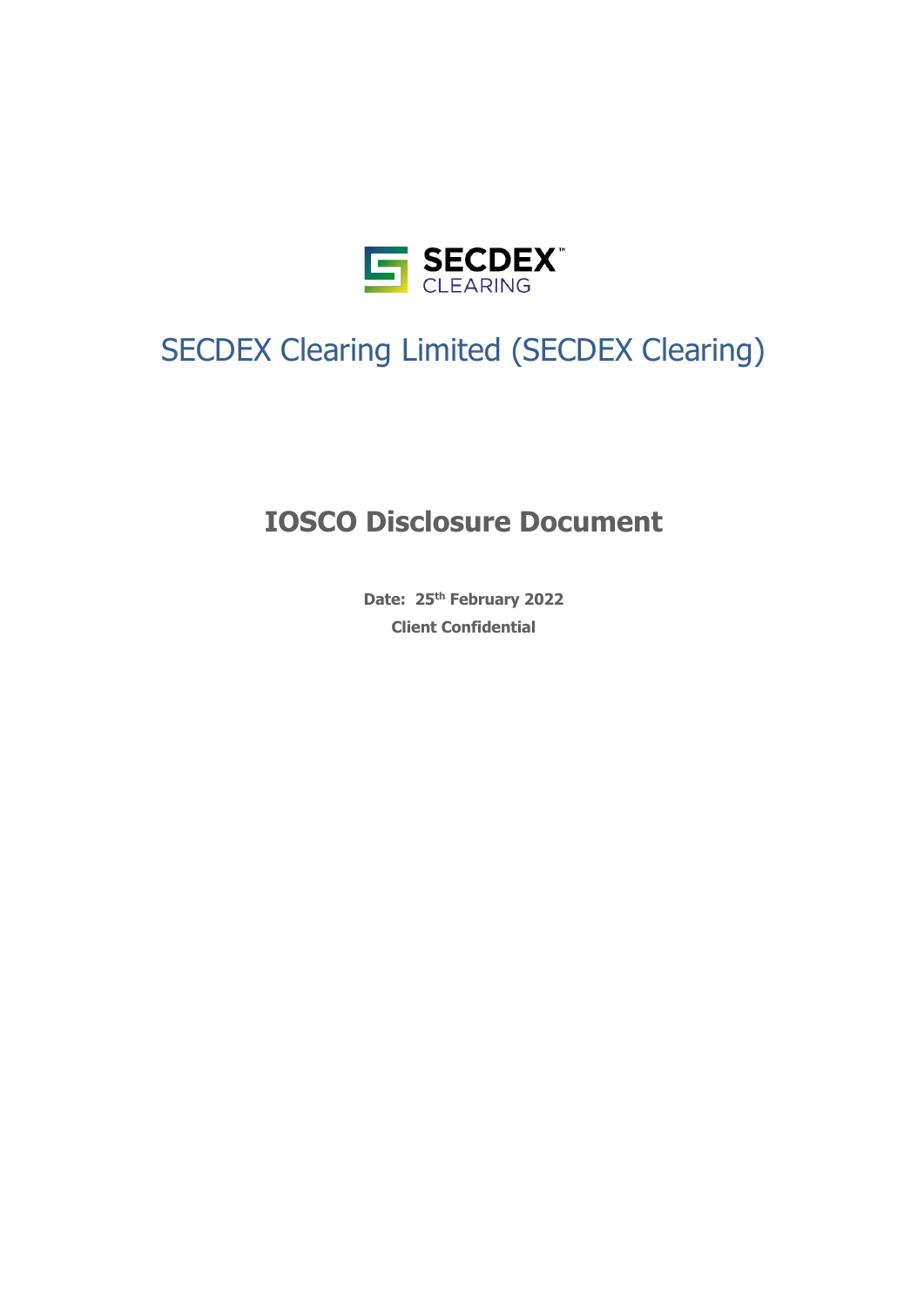# **Document Control**

| Document Id:        | SECDEX IOSCO V2 |
|---------------------|-----------------|
| Document Author:    |                 |
| Reviewed By:        |                 |
| Approved By / Date: |                 |
| Distribution:       |                 |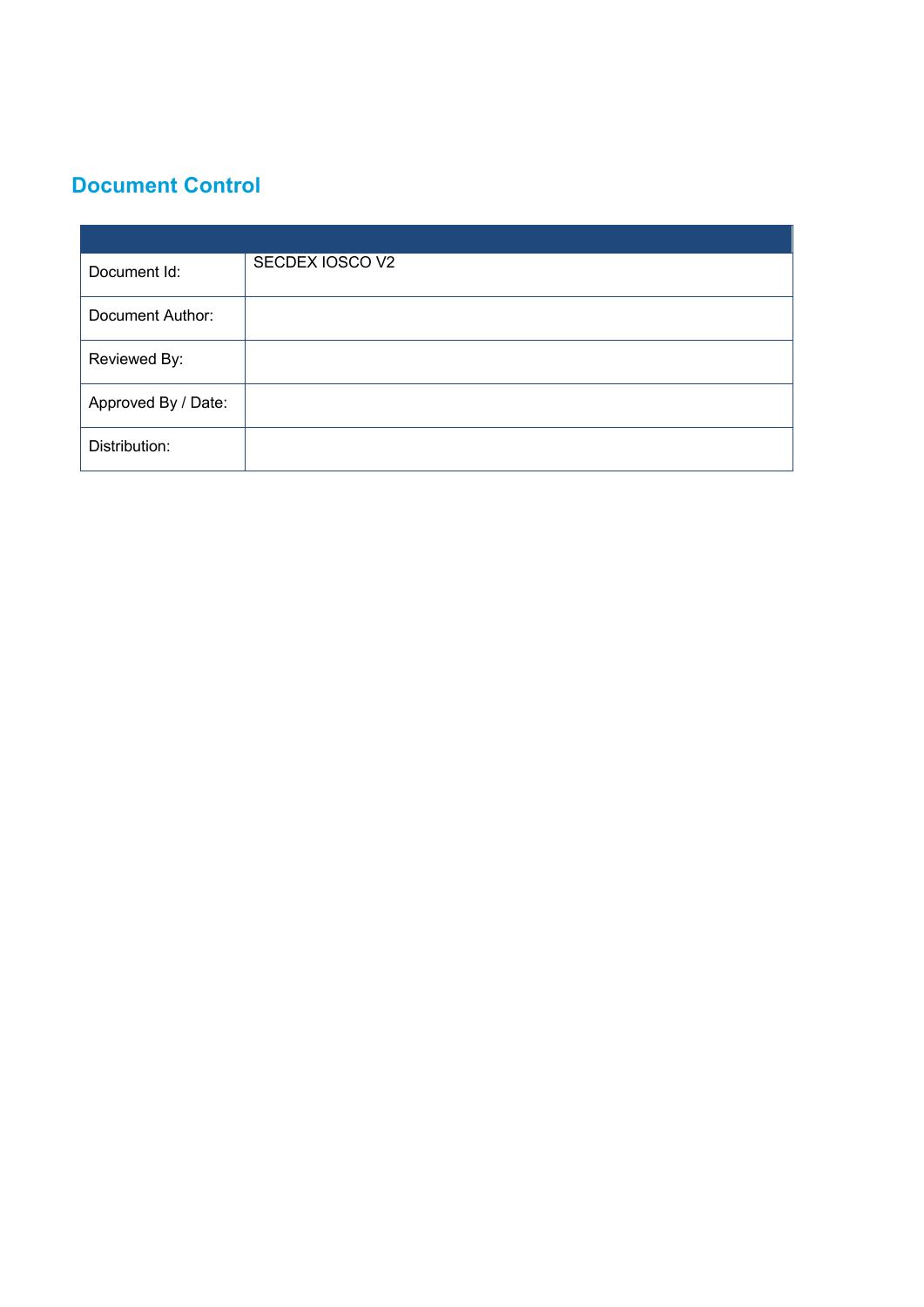#### **TABLE OF CONTENTS**

| 2. SUMMARY OF MAJOR CHANGES SINCE THE LAST UPDATE OF THE DISCLOSURE  4          |  |
|---------------------------------------------------------------------------------|--|
|                                                                                 |  |
|                                                                                 |  |
| APPENDIX 1: CPSS-IOSCO COMPLIANCE - RATIONALE FOR "NON-APPLICABLE" PRINCIPLES22 |  |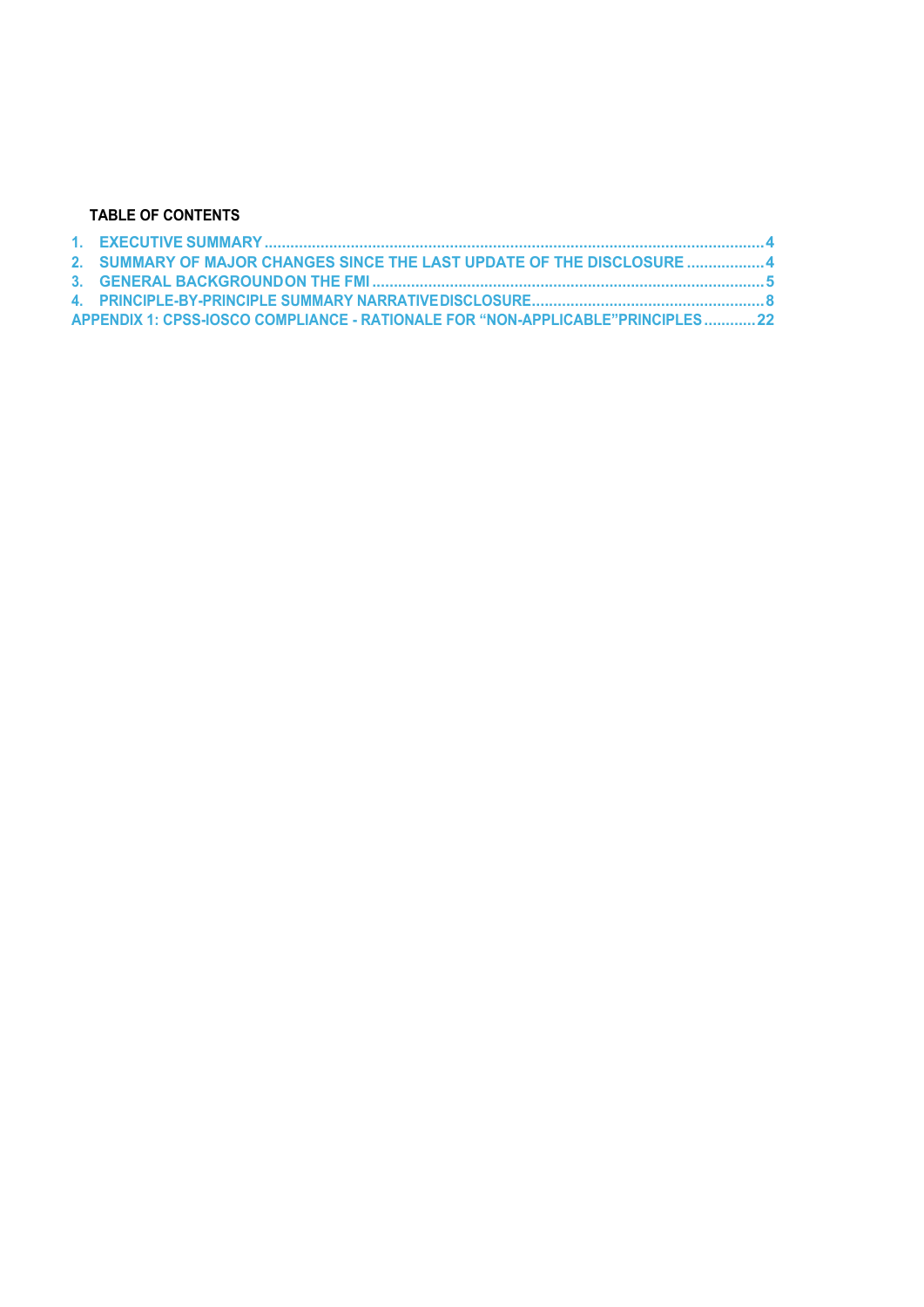Responding institution: SECDEX CLEARING LIMITED Jurisdiction(s) in which the FMI operates: SEYCHELLES Authority(ies) regulating, supervising or overseeing the FMI: FINANCIAL SERVICES AUTHORITY, **SEYCHELLES** 

The date of this disclosure is  $25<sup>TH</sup> FEBRUARY 2022$ This disclosure can also be found at https://www.secdex.net/clearing/. For further information, please contact info@secdex.net.

# **1. EXECUTIVE SUMMARY**

This document provides an overview of the outcome of SECDEX Clearing's detailed assessment against the principles featured in the CPSS-IOSCO "Principles for Financial Market Infrastructures (FMIs)". Seychelles as a jurisdiction (and its respective FMIs) is committed to comply with the principles and provisions of the CPSS–IOSCOreport, as it is an integral part of the G-20's efforts to enhance the stability and integrity of financial markets. Consequently, as part of its compliance obligations, SECDEX Clearing is required to adhere to the requirements of the CPSS-IOSCO disclosure framework–one of the stipulations of this framework is that the outcomes of an FMI's self-assessment should be structured for public disclosure, and it is in this light that this document will be created.

The contents of this document contain details of SECDEX Clearing self-assessment based on how it will structure its operations. Subsequent versions of this document will be published post the completion of successive self-assessments (the frequency of which is dictated by the regulator).

Of the 24 principles that from part of the CPSS-IOSCO "Principles for Financial Market Infrastructures" report, only 20 are considered to be relevant to SECDEX Clearing due to the nature of its proposed operations. Having completed the self-assessment exercise, SECDEX Clearing is rated as "Observed" across 14 of these principles, "Broadly Observed" across 4 of these principles and deemed to be "Partially Observed" in terms of the remaining 2 applicable principles.

As such, SECDEX Clearing is considered to be fully compliant with the requirements put forth by IOSCO for Central Counter Parties (CCPs).

This disclosure document provides a summary of the self-assessment content to highlight how SECDEX Clearing will comply.

# **2. SUMMARY OF MAJOR CHANGES SINCE THE LAST UPDATE OF THE DISCLOSURE**

This is not applicable as this is the first such assessment by SECDEX Clearing.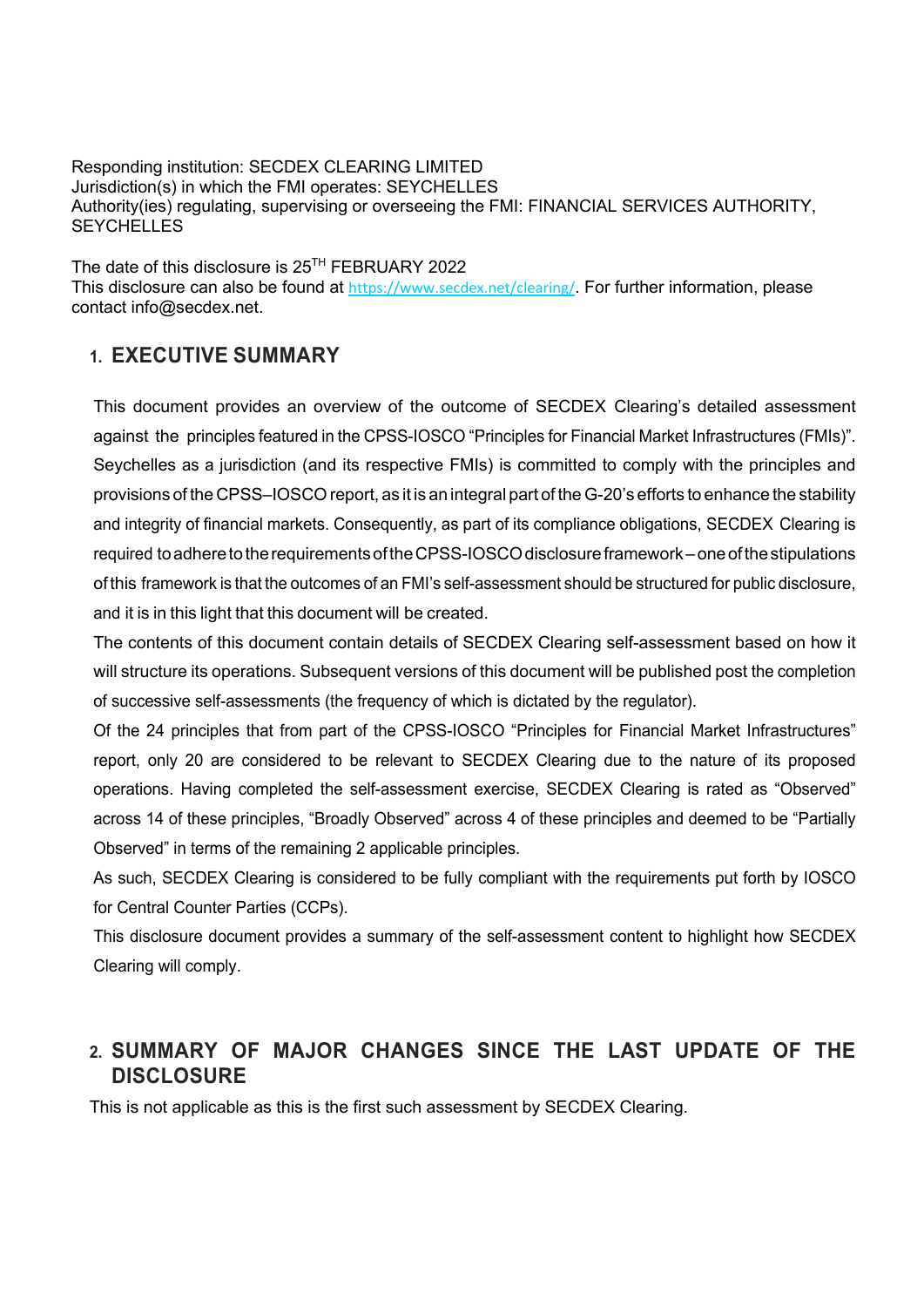# **3. GENERAL BACKGROUNDON THE FMI**

*General description of the FMI and the markets it serves:*

SECDEX Clearing is authorised and licensed by the Seychelles Financial Services Authority to operate a regulated central counterparty (CCP) clearing house to clear trades executed on SECDEX Exchange.

The following table provides a summary of the primary risks identified as being applicable to SECDEX Clearing. These risks and mitigatingactionsare identified by the Board of Directors of SECDEX Clearing and will be reviewed on a regular basis. Moreover, these risks will be accounted and monitored as part of SECDEX Clearing Risk Management Process.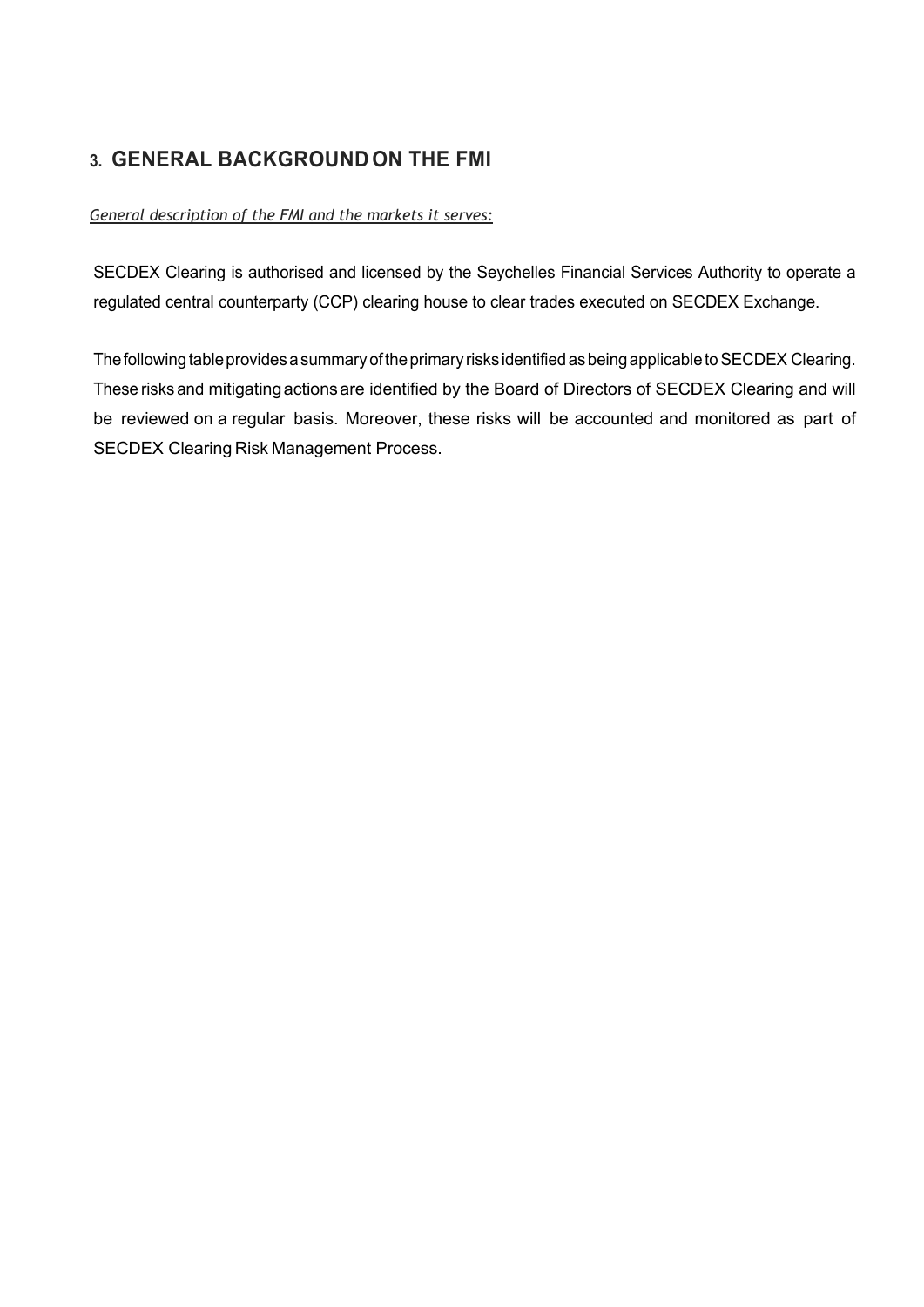| <b>Risk Event</b>                                                                                                                                                                             | Risks will be mitigated by the following actions                                                                                                                                                                                                                                                                                                                                                                                                                                                              |
|-----------------------------------------------------------------------------------------------------------------------------------------------------------------------------------------------|---------------------------------------------------------------------------------------------------------------------------------------------------------------------------------------------------------------------------------------------------------------------------------------------------------------------------------------------------------------------------------------------------------------------------------------------------------------------------------------------------------------|
| geo-political upheavals or<br>macro-economic failures                                                                                                                                         | Systemic risk – Significant Ensure methodology used to define size of contributions to default fund is<br>robust and supported by a prudent buffer<br>Stress event scenarios will be used to assess adequacy of default fund<br>and are continually revised<br>Default fund adequacy is regularly monitored and updated quarterly                                                                                                                                                                             |
| Credit risk - Margin<br>models fail to account<br>appropriately for<br>counterparty risk in line<br>with SECDEX Clearing<br>risk tolerance as will be<br>approved by SECDEX<br>Clearing board | Conservative margin methodologies (client level netting and high<br>confidence interval) counterbalances concentration risk<br>Credible default waterfall structure assists in mitigating concentration risk<br>Investment policy will be reviewed to ensure diversified access to<br>funds under default scenarios large clearing banks are well capitalised<br>under Basel III, with diversified funding and revenue models<br>Greater participation in clearing process (self-clearing) will be encouraged |
| macro-economic failures                                                                                                                                                                       | Systemic risk - Significant Adequacy of current intra-day margining process will be reviewed<br>geo-political upheavals or Regular and robust stress testing regime will be implemented<br>A comprehensive default procedure will be developed in order to enable<br>market-wide fire drills                                                                                                                                                                                                                  |
| Credit risk - Margin<br>models fail to account<br>appropriately for<br>counterparty risk in line<br>with SECDEX Clearing<br>risk tolerance as approved<br>by<br><b>SECDEX Clearing board</b>  | Ensure margin models produce a reliable forecast distribution of<br>exposures at both product and client level - regular model validation and<br>back testing will be in place                                                                                                                                                                                                                                                                                                                                |
| Credit risk - Potential<br>impact of tail risks not<br>captured within initial<br>margin model                                                                                                | Regular reviews of the appropriateness, accuracy, reliability and resilience<br>of SECDEX Clearing's margin and stress testing methodologies will be<br>undertaken<br>Both historical and hypothetical scenarios will be applied for stress-testing<br>Conservative buffer will be applied to the default fund quantification                                                                                                                                                                                 |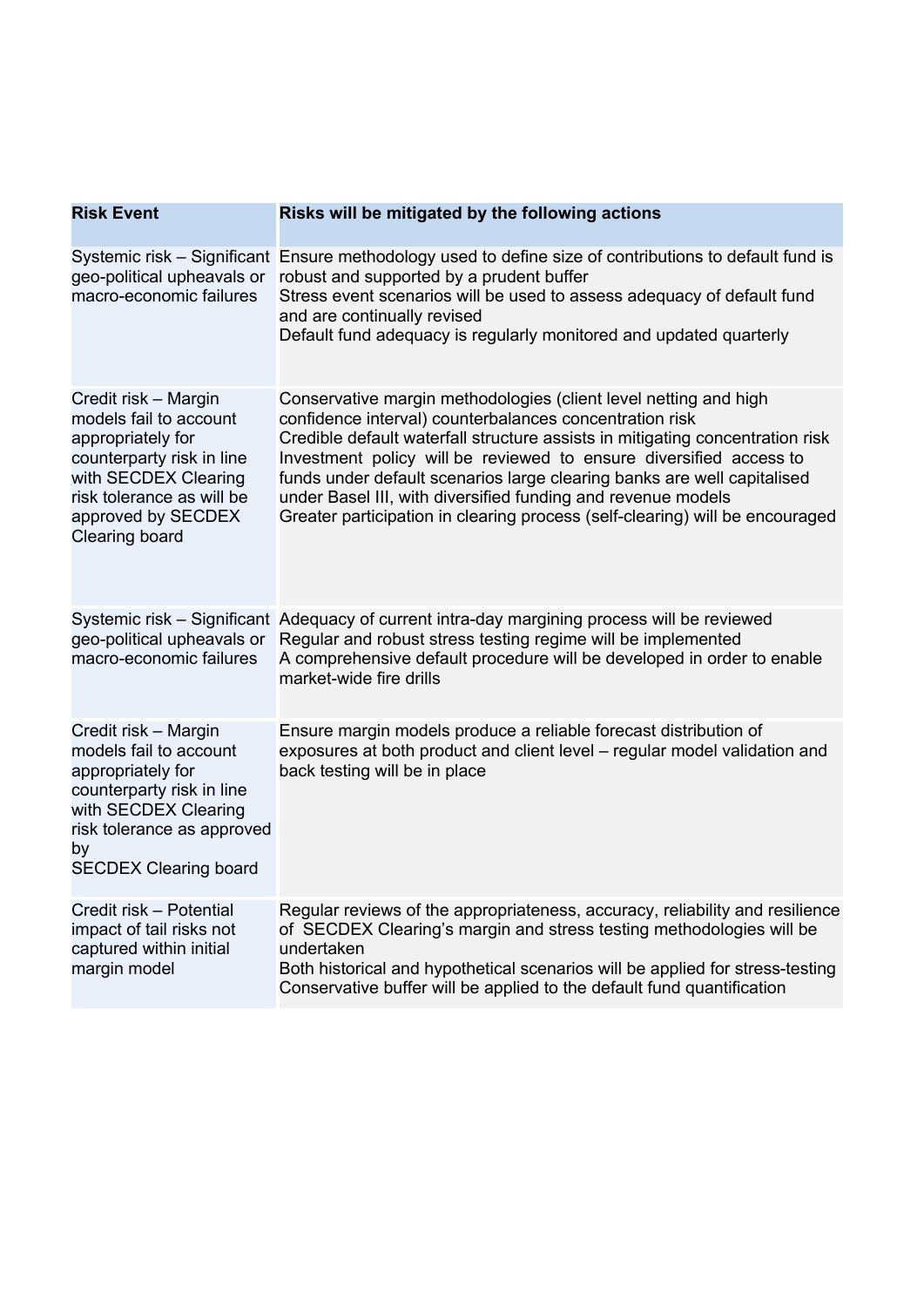### *General organization of the FMI:*

SECDEX Exchange Limited has appointed SECDEX Clearing Limited as the clearing house to provide clearing and settlement services for SECDEX Exchange's markets.

SECDEX EXCHANGE has appointed SECDEX Clearing:

- as the central counterparty (CCP) in all eligible products traded on SECDEX Exchange's markets; and
- as collecting agent for all booking fees due to SECDEX EXCHANGE on those market transactions.

#### *Legal and regulatory framework:*

SECDEX Clearing, a private company, is a wholly-owned subsidiary of the SECDEX GROUP. SECDEX CLEARING is a licensed clearing agency regulated by the Financial Services Authority in Seychelles.

#### *System design and operations:*

SECDEX EXCHANGE, a licensed exchange, will run the markets for the above products. The trading platform which will be used by SECDEX EXCHANGE is called ForumMatch. When trades are matched on ForumMatch they will be sent to a system called AvenirClear, which will novate the trades to SECDEX Clearing and allows for the clearing process to be initiated.

Positions down to client level will be aggregated in the EOD batch run and will then run through AvenirClear to calculate the Initial Margin, Variation Margin and booking fees. Amounts will then be aggregated to the Clearing Member level and the margin called for by SECDEX Clearing against the Clearing Member. Clearing Members must balance to SECDEX Clearing before the payments are initiated. Once the Clearing Member has balanced to SECDEX Clearing they will call for payments from the Trading Members who in turn call for the payments from their clients.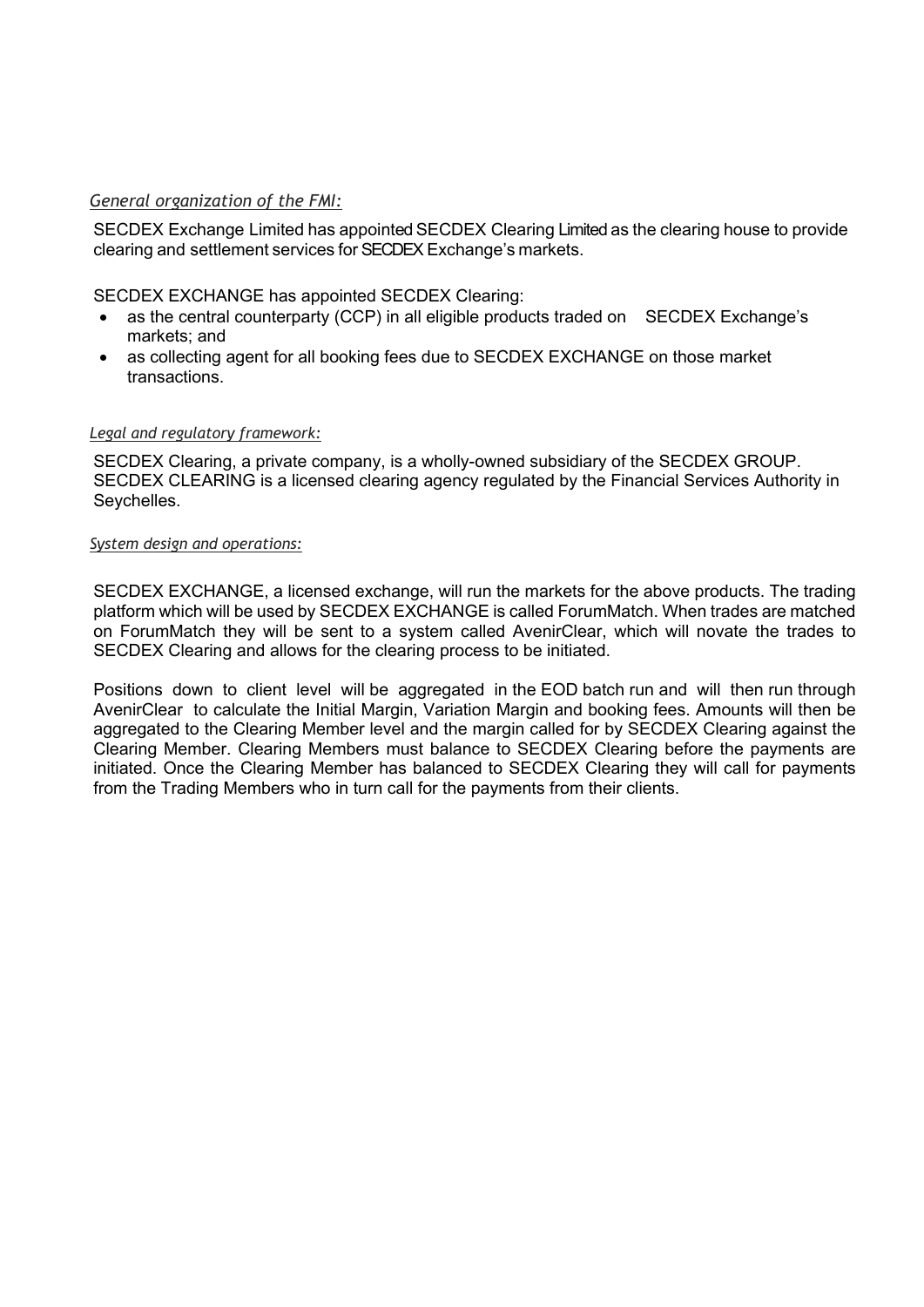# **4. PRINCIPLE-BY-PRINCIPLE SUMMARY NARRATIVE DISCLOSURE**

As previously stated in Section 1 of this document, only 20 of the 24 principles that make up the CPSS-IOSCO "PrinciplesforFinancialMarketInfrastructures" have been deemed to be applicable to SECDEX Clearing (please see APPENDIX 1, the "CPSS-IOSCO Compliance: Rationale for "Non-applicable" Principles" memo for an explanation of these exclusions).

The following table provides an overview of SECDEX Clearing's approach to observing the various principles:

### **Principle-by-principle summary narrative disclosure**

#### *Principle 1 – Legal basis*

*AnFMIshouldhaveawell-founded,clear,transparent,andenforceablelegalbasisforeachmaterialaspect of its activities in all relevant jurisdictions.*

| SECDEX Clearing's operations as a clearing house within Seychelles occurs<br>within a clearly defined and robust legal framework.                                                                                                                                                                                                                                                                                                                                                                                                                                                                                                                                                                                                                                                                                                                                                                                                                        |
|----------------------------------------------------------------------------------------------------------------------------------------------------------------------------------------------------------------------------------------------------------------------------------------------------------------------------------------------------------------------------------------------------------------------------------------------------------------------------------------------------------------------------------------------------------------------------------------------------------------------------------------------------------------------------------------------------------------------------------------------------------------------------------------------------------------------------------------------------------------------------------------------------------------------------------------------------------|
| Entities operating in the Securities sector are licensed under the Securities<br>Act (SA). The SA provides a comprehensive framework enabling entities to<br>operate in full transparency and lists all the requirements/criteria and the<br>prudential norms which need to be followed and the relevant disclosures.                                                                                                                                                                                                                                                                                                                                                                                                                                                                                                                                                                                                                                    |
| The FSA licences Securities Exchanges, Clearing and Settlement Facilities.                                                                                                                                                                                                                                                                                                                                                                                                                                                                                                                                                                                                                                                                                                                                                                                                                                                                               |
| SECDEX Exchange and SECDEX Clearing, private companies, are wholly-owned<br>subsidiaries of SECDEX Group Limited ("SECDEX"), and both entities are<br>incorporated and licensed in Seychelles by the FSA under the Securities Act.<br>Although SECDEX Clearing is licensed as the appointed clearing house for SECDEX<br>EXCHANGE, it will operate within the regulatory framework of SECDEX Exchange<br>rules with its own rule book associated closely with the exchange rule book and it<br>mandates SECDEX EXCHANGE (in terms of a formal contract) to perform its<br>operating functions, its risk management and clearing services, as well as decision-<br>making regarding the declaration of defaulting participants but with its own Board.<br>This structure is not uncommon as it provides economies of scale with its own<br>governance for each entity. This structure is prevalent in South Africa for example<br>with JSE Clear and JSE. |
|                                                                                                                                                                                                                                                                                                                                                                                                                                                                                                                                                                                                                                                                                                                                                                                                                                                                                                                                                          |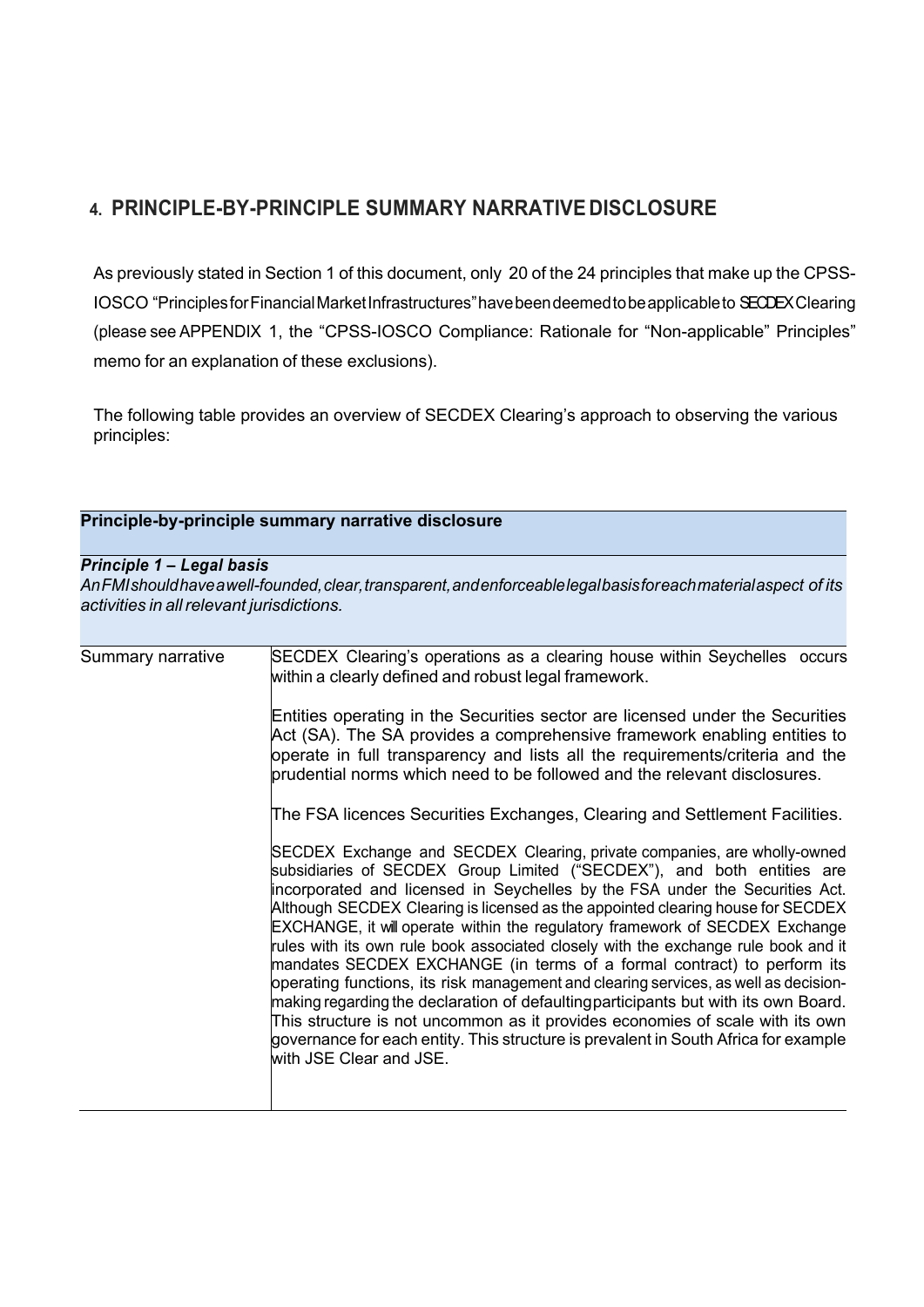# *Principle 2 – Governance*

An FMI should have governance arrangements that are clear and transparent, promote the safety and efficiency of the FMI, and support the stability of the broader financial system, other relevant public interest *considerations, and the objectives ofrelevant stakeholders.*

| Summary narrative | SECDEX Clearing will operate within a clearly defined and robust (statutory)<br>legal framework, and within a clearly documented and applied corporate<br>governance structure.                                                                                                                                                                                                                                                                                                                                                                                                                                                                                                |
|-------------------|--------------------------------------------------------------------------------------------------------------------------------------------------------------------------------------------------------------------------------------------------------------------------------------------------------------------------------------------------------------------------------------------------------------------------------------------------------------------------------------------------------------------------------------------------------------------------------------------------------------------------------------------------------------------------------|
|                   | SECDEX Clearing is required to adhere to the highest standards of corporate<br>governance, as set out in the group corporate governance policy and the<br>prevailing guidelines.                                                                                                                                                                                                                                                                                                                                                                                                                                                                                               |
|                   | Overall governance and direction of SECDEX Clearing will rests with its own<br>Board of Directors, which will comprise a mix of SECDEX and SECDEX<br>EXCHANGE executives, clearing member representatives and independent<br>industry experts. The Board will be supported by a Risk Committee and Audit<br>Committee.                                                                                                                                                                                                                                                                                                                                                         |
|                   | SECDEX Clearing's governance framework encompasses a memorandum<br>of incorporation and will have a Committee Terms of Reference, and a Code<br>of Ethics.                                                                                                                                                                                                                                                                                                                                                                                                                                                                                                                     |
|                   | Although SECDEX Clearing is licensed as the appointed clearing house for<br>SECDEX EXCHANGE, in practice it will operate as an integrated part of SECDEX<br>EXCHANGE and with the regulatory framework of SECDEX EXCHANGE rules<br>that it aligned to with its own rule book. SECDEX Clearing will mandate<br>SECDEX EXCHANGE (in terms of a formal contract to be put in place) to<br>perform its operating functions, and its risk management and clearing services.<br>This Clearing and Settlement Services Agreement ("CSSA") will provide<br>SECDEX Clearing Board with a degree of control over SECDEX EXCHANGE<br>resources providing the services on which it relies. |
|                   | Finally, as a wholly-owned subsidiary, SECDEX, SECDEX Clearing will also subject<br>to the oversight of the SECDEX Board and its Audit Committee.                                                                                                                                                                                                                                                                                                                                                                                                                                                                                                                              |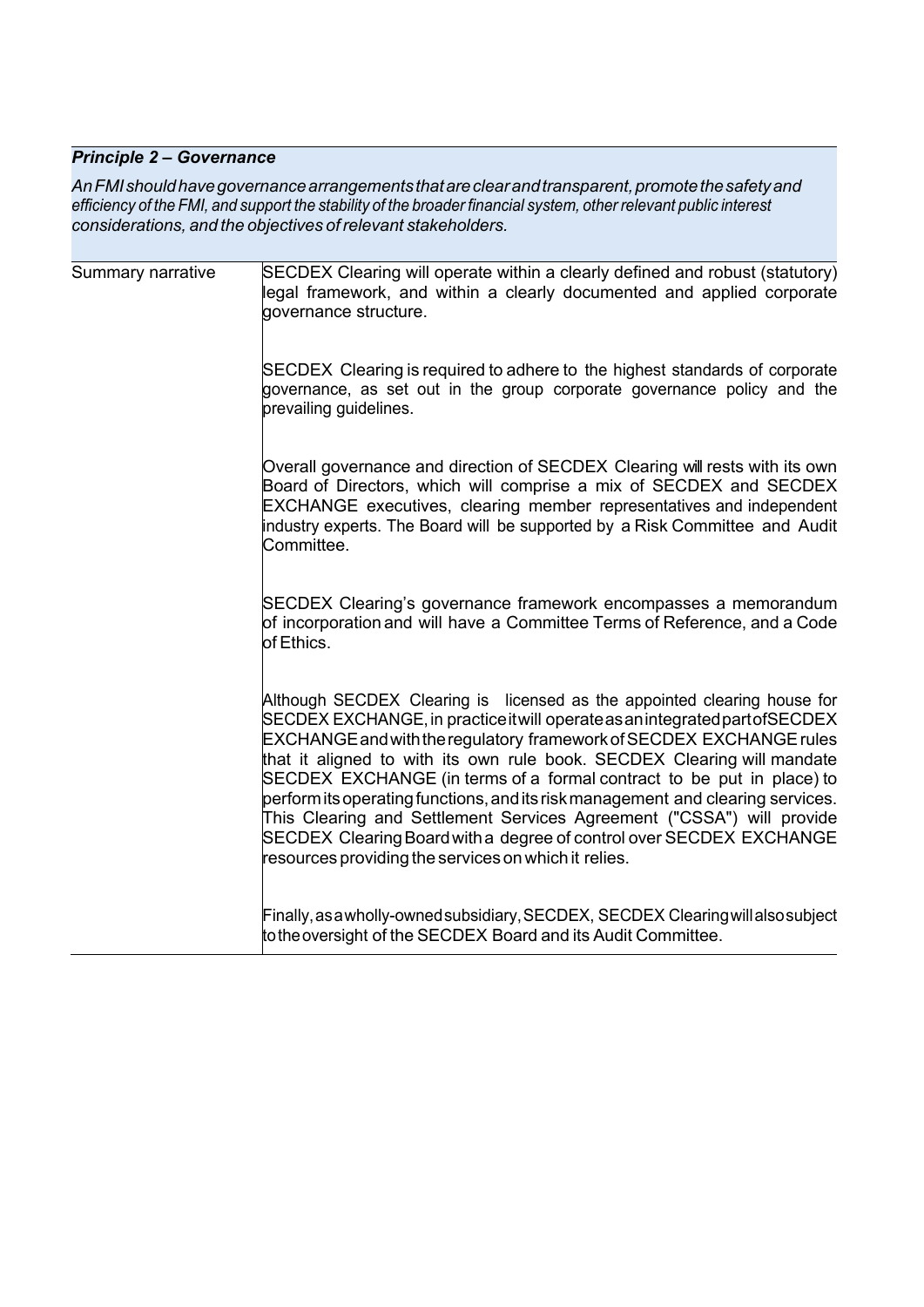## *Principle 3: Framework for the comprehensive management of risks*

*An FMI should have a sound risk-management framework for comprehensively managing legal, credit, liquidity, operational, and other risks.*

| Summary narrative | The provision of sound and appropriate risk management is seen as SECDEX<br>Clearing's primary objective and an overall approach to risk will be adopted into<br>business operations and driven by the Board. SECDEX Clearing will put in place a<br>rigorous governance framework which will start at Board level and extends to<br>operations. SECDEX Clearing will run a comprehensive and unambiguous risk<br>management processtoguide business decisions and resource allocation. |
|-------------------|-----------------------------------------------------------------------------------------------------------------------------------------------------------------------------------------------------------------------------------------------------------------------------------------------------------------------------------------------------------------------------------------------------------------------------------------------------------------------------------------|
|                   | The overall attitude to risk management will be entrenched in the management of<br>specific areas of risk spanning the business' operations. Risk management tools,<br>risk triggers and mitigating actions will be implemented in each area of the<br>operation, and aim to highlight and monitor each type of risk applicable to the<br>CCP.                                                                                                                                          |
|                   | On-going risk identification, measurement, management, monitoring and<br>reporting is paramount to SECDEX Clearing's continued well-being. As such,<br>SECDEX Clearing will adopt a program of regular risk assessment, reporting<br>and policy review to ensure comprehensive capture and management of potential<br>risks to its business.                                                                                                                                            |

## *Principle 4: Credit Risk*

*An FMI should effectively measure, monitor, and manage its credit exposures to participants and those arising from its payment, clearing, and settlement processes.AnFMI should maintain sufficient financial resourcestocoveritscreditexposuretoeachparticipantfullywithahighdegreeofconfidence.Inaddition, a CCP* that is involved in activities with a more complex risk profile or that is systemically important in multiple *jurisdictions should maintain additional financial resources sufficient to cover a wide range of potentialstress scenariosthatshouldinclude,butnotbelimitedto,thedefaultofthetwoparticipantsand their affiliates that would* potentially cause the largest aggregate credit exposure to the CCP in extreme but plausible market conditions. All *other CCPs should maintain additional financial resources sufficient to cover a wide range of potential stress* scenarios that should include, but not be limited to, the default of the participant and its affiliates that would *potentially cause the largest aggregate credit exposure to the CCP in extreme but plausible market conditions.*

| Summary narrative | As a CCP, SECDEX Clearing has potential exposure to 3 sources of credit risk<br>(which is the risk of losses due to the default of a counterparty) – namely its<br>clearing members, its settlement bank and its investment banks:      |
|-------------------|-----------------------------------------------------------------------------------------------------------------------------------------------------------------------------------------------------------------------------------------|
|                   | The largest contributor to SECDEX Clearing's credit risk will be the counterparty<br>credit risk exposure it has to clearing members, through the clearing and<br>settlement process. Should a clearing member default, SECDEX Clearing |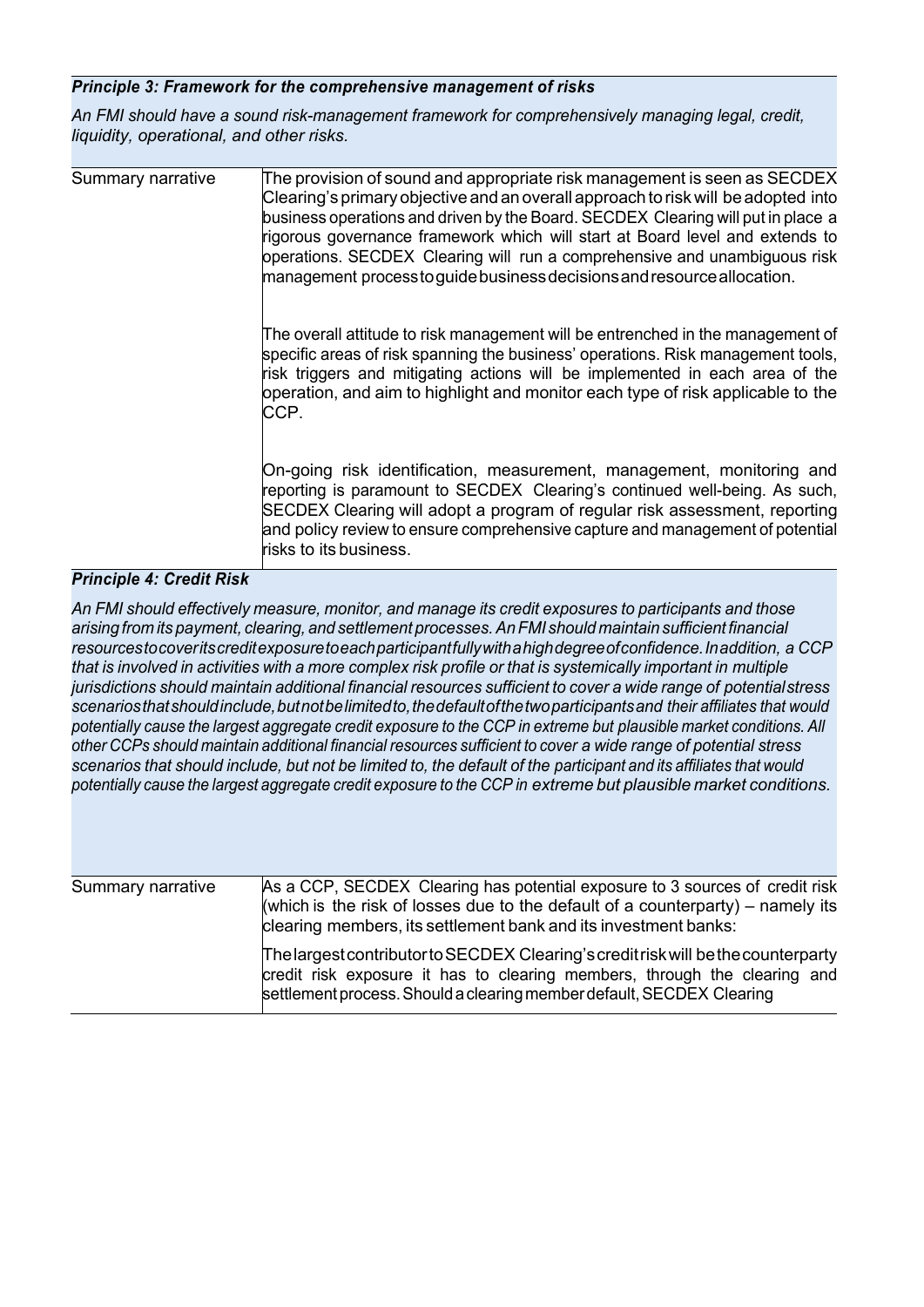is responsible for managing all of its open positions. Potential losses could arise from the closing of positions.

SECDEX Clearing will also face credit risk from its settlement bank due to its role in the daily settlement process.

Lastly, all initial margin posted by clearing members will be invested with a range of investment banks - should one of these banks default, SECDEX Clearing also stands to lose the margin deposited with that bank.

To mitigate its counterparty credit risk, SECDEX Clearing will employ stringent clearing member entry requirements (which are specified in the SECDEX Clearing rules), a system of conservative margining and a Risk Waterfall which includes a Default Fund. The size of the Default Fund will be informed by a stress testing regime. These measures will effectively mitigate the risk of a clearing member default.

The credit risk faced from the settlement bank will be mitigated by choosing appropriately well credit rated institutions and having multiple settlement banks.

The credit risk arising from investment banks will be managed through an investment policy, which specifies a minimum credit quality for investment banks and limits the concentration of funds with any one bank.

SECDEX Clearing will use a comprehensive stress testing framework to measure and manage counterparty and liquidity risk on a regular basis.

#### *Principle 5: Collateral*

*AnFMIthatrequirescollateraltomanageitsoritsparticipants'creditexposureshouldacceptcollateral with low credit, liquidity, and market risks. An FMI should also set and enforce appropriately conservative haircuts and concentration limits.*

| Summary narrative | Cash collateral will be one form of collateral used to manage exposures.                                                                                                 |
|-------------------|--------------------------------------------------------------------------------------------------------------------------------------------------------------------------|
|                   | Securities, precious metals, e.g. Gold and currency collateral will also be<br>accepted. A full list of eligible collateral is outlined in the SECDEX Clearing<br>Rules. |

### *Principle 6: Margin*

*A CCP should cover its credit exposures to its participants for all products through an effective margin system that is risk-based and regularly reviewed.*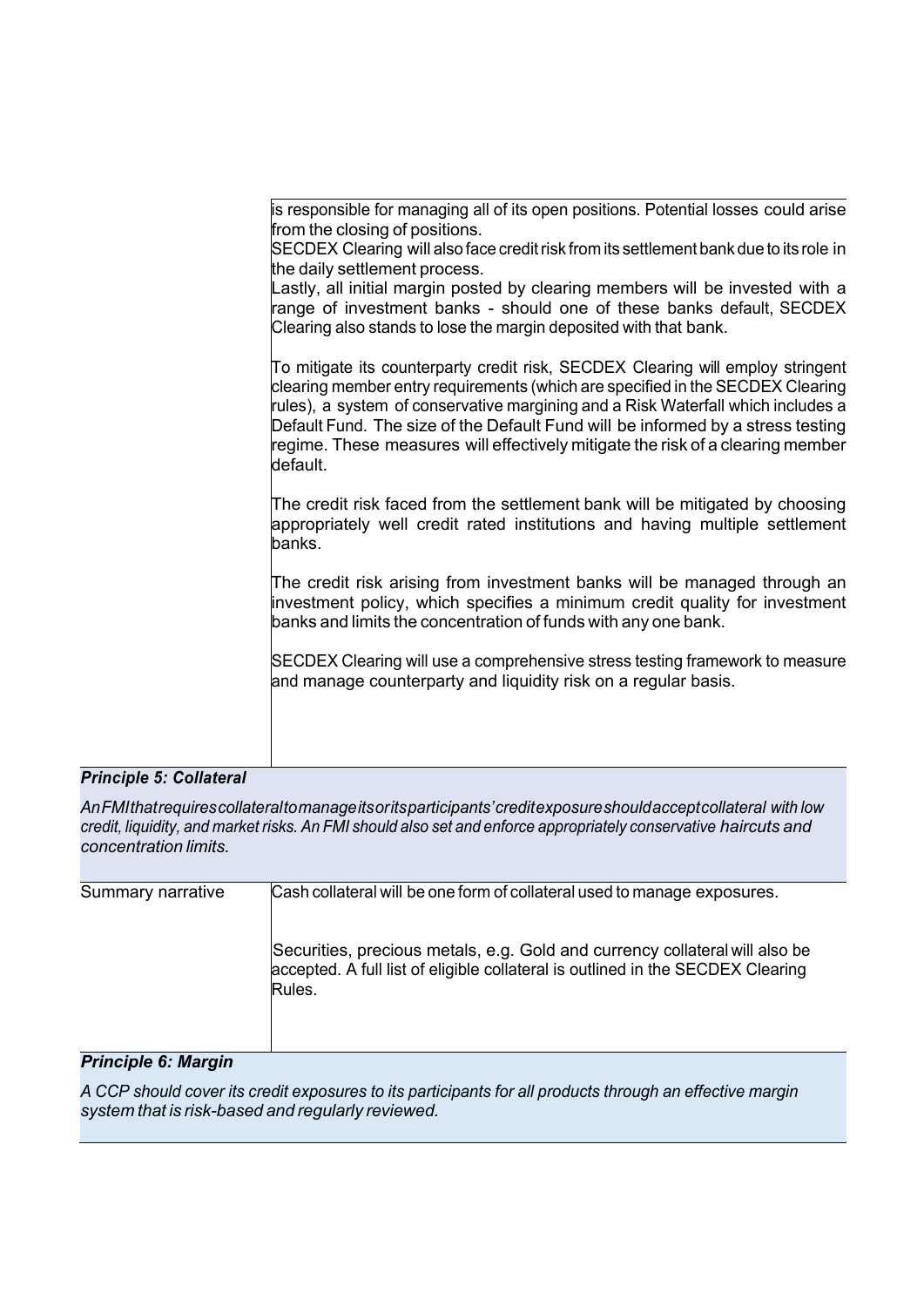| Summary narrative            | SECDEX Clearing will have 3 types of margin:                                                                                                                                                                                                                                                                                                                                                           |
|------------------------------|--------------------------------------------------------------------------------------------------------------------------------------------------------------------------------------------------------------------------------------------------------------------------------------------------------------------------------------------------------------------------------------------------------|
|                              | daily variation margin (mark-to-market or MtM);                                                                                                                                                                                                                                                                                                                                                        |
|                              | initial margin calculated using value-at-risk with a 1 day and 2 day holding<br>period (initial margins are calculated per instrument type) – updated at bi-<br>weekly; and                                                                                                                                                                                                                            |
|                              | Possible intra-day margining in cases of extreme stress.                                                                                                                                                                                                                                                                                                                                               |
|                              | Current exposure is the daily variation margin to be paid and initial margin<br>which is a measure of Potential Future Exposure (PFE). Portfolios will be<br>margined under the SECDEX Clearing portfolio scanning method with offsets<br>implemented for pre-specified groups of instruments only.                                                                                                    |
|                              | Margins and risk parameters will very conservative, 99.7% confidence level and<br>2 day holding period. Margins will be further calculated on an instrument level<br>and offsets are allowed on a client level only.                                                                                                                                                                                   |
|                              | SECDEX Clearing risk will manage down to a client level. Margin will be<br>collected at a client level and paid to SECDEX Clearing. No off-setting will be<br>provided for between a Clearing Member's clients.                                                                                                                                                                                        |
|                              | Systems, rules and policies will be in place in order to calculate and implement<br>margins and to manage the end-to-end margin collection process. The SECDEX<br>Clearing Risk Committee will be consulted on all margin-related changes after<br>which all changes will be signed-off by the SECDEX Clearing Board and then<br>distributed via market notices and publication to relevant web sites. |
| Principle 7 - Liquidity Risk |                                                                                                                                                                                                                                                                                                                                                                                                        |

## *Principle 7 - Liquidity Risk*

*AnFMIshouldeffectivelymeasure,monitor,andmanageitsliquidityrisk.AnFMIshouldmaintainsufficient liquid resources in all relevant currencies to effect same-day and, where appropriate, intraday and multiday settlement ofpaymentobligationswithahighdegreeofconfidenceunderawiderangeofpotentialstress scenarios that* should include, but not be limited to, the default of the participant and its affiliates that would generate the *largest aggregate liquidity obligation for the FMI in extreme but plausible market conditions.*

| Summary narrative | The nature of SECDEX Clearing's daily liquidity flows will be as follows:<br>Clearing members must make or receive net variation margin payments to/from<br>SECDEX Clearing, based on their underlying client's position movements. These<br>variation margin flows will be processed through SECDEX Clearing's settlement<br>banks. Any new positions that are entered into or closed will require net initial<br>margin to be paid |
|-------------------|--------------------------------------------------------------------------------------------------------------------------------------------------------------------------------------------------------------------------------------------------------------------------------------------------------------------------------------------------------------------------------------------------------------------------------------|
|                   |                                                                                                                                                                                                                                                                                                                                                                                                                                      |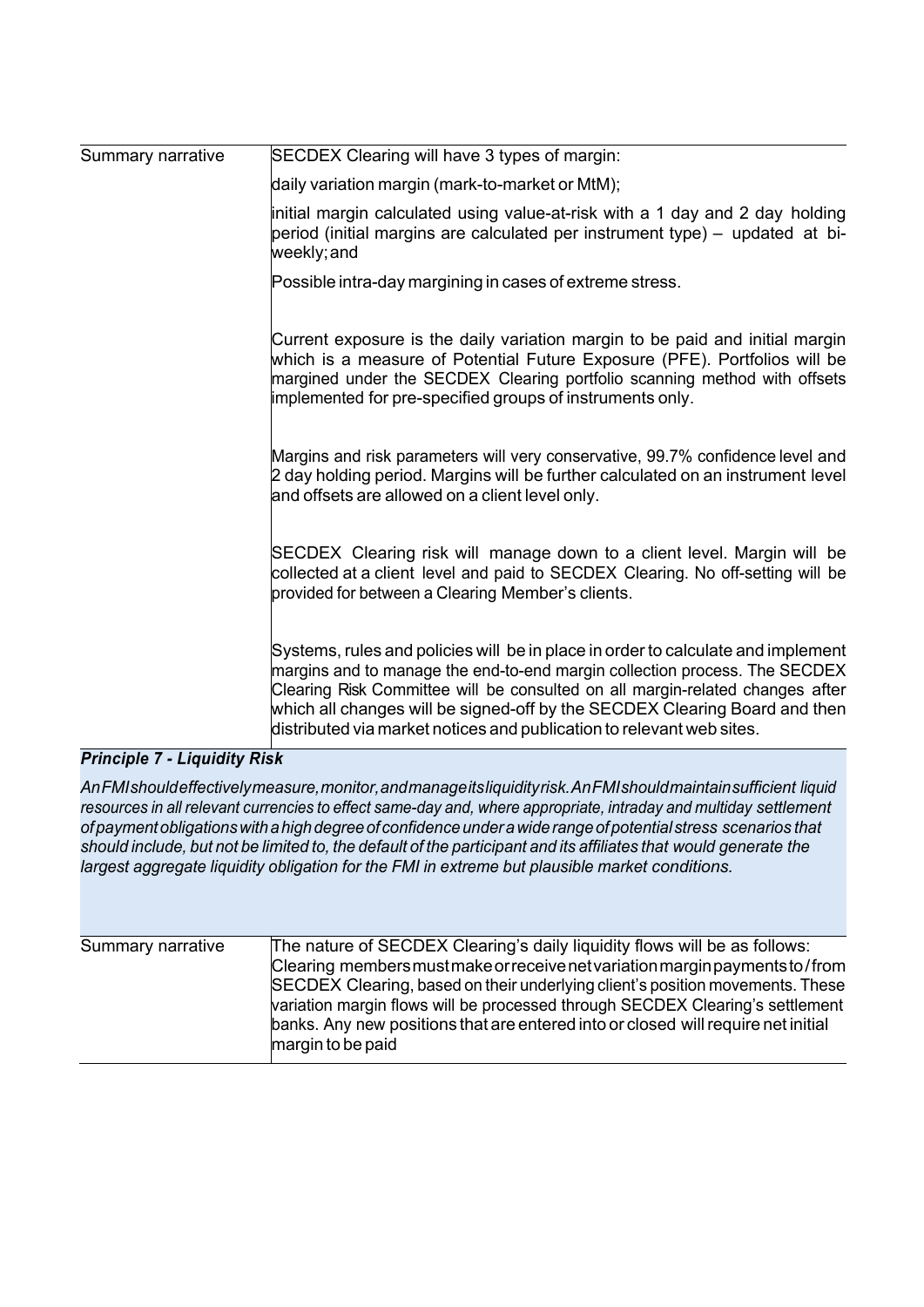|                                         | or received by SECDEX Clearing, respectively. This initial margin will be managed<br>by SECDEX Clearing and deposited into investment bank accounts, to be paid<br>out when a position is closed out or used in the case of a default.                                                   |
|-----------------------------------------|------------------------------------------------------------------------------------------------------------------------------------------------------------------------------------------------------------------------------------------------------------------------------------------|
|                                         | Assuch, SECDEX Clearing'sliquidityriskcanstemfromtwosources-the default<br>of a clearing member, or operational issues at any of the four role players in<br>SECDEX Clearing's daily liquidity flows (clearing members, settlement bank,<br>investment banks or SECDEX Clearing itself). |
|                                         | SECDEX Clearing will manage its liquidity risk stemming from different role<br>players as follows:                                                                                                                                                                                       |
|                                         | The liquidity risk stemming from clearing members will be mitigated via the<br>existence of stringent entry requirements to becoming a clearing member                                                                                                                                   |
|                                         | The liquidity risk stemming from SECDEX Clearing's settlement banks will be<br>mitigated through multiple arrangements as a back up                                                                                                                                                      |
|                                         | The liquidity risk stemming from investment banks will be governed through<br><b>SECDEX Clearing's investment guidelines</b>                                                                                                                                                             |
|                                         | SECDEX Clearing will monitors liquidity flows through three processes:                                                                                                                                                                                                                   |
|                                         | SECDEX EXCHANGE Finance department will monitor cash-flows daily                                                                                                                                                                                                                         |
|                                         | To settlement banks monitor daily messages of payments in andout                                                                                                                                                                                                                         |
|                                         | SECDEX Clearing's stress testing process will include liquidity risk stress testing,<br>which involves identifying peak historical and possible future liquidity needs                                                                                                                   |
|                                         | SECDEX Clearing will maintain dedicated liquidity lines with commercial<br>banks to provide for potential liquidity needs.                                                                                                                                                               |
| <b>Principle 8: Settlement Finality</b> |                                                                                                                                                                                                                                                                                          |

*AnFMIshouldprovideclearandcertainfinalsettlement,ataminimumbytheendofthevaluedate.Where necessary or preferable, an FMI should provide final settlement intraday orin real time.*

| Summary narrative | With the drive for further automation and better risk management capabilities<br>(resulting from funds being transferred via central bank funds) SECDEX<br>Clearing will complete steps to: |
|-------------------|---------------------------------------------------------------------------------------------------------------------------------------------------------------------------------------------|
|                   | Obtain protection in terms of payment finality and irrevocability; and                                                                                                                      |
|                   | Process the SECDEX Clearing payments in central bank funds to lead to<br>diversity from a settlement bank only model if so agreed by the Central Bank                                       |
|                   |                                                                                                                                                                                             |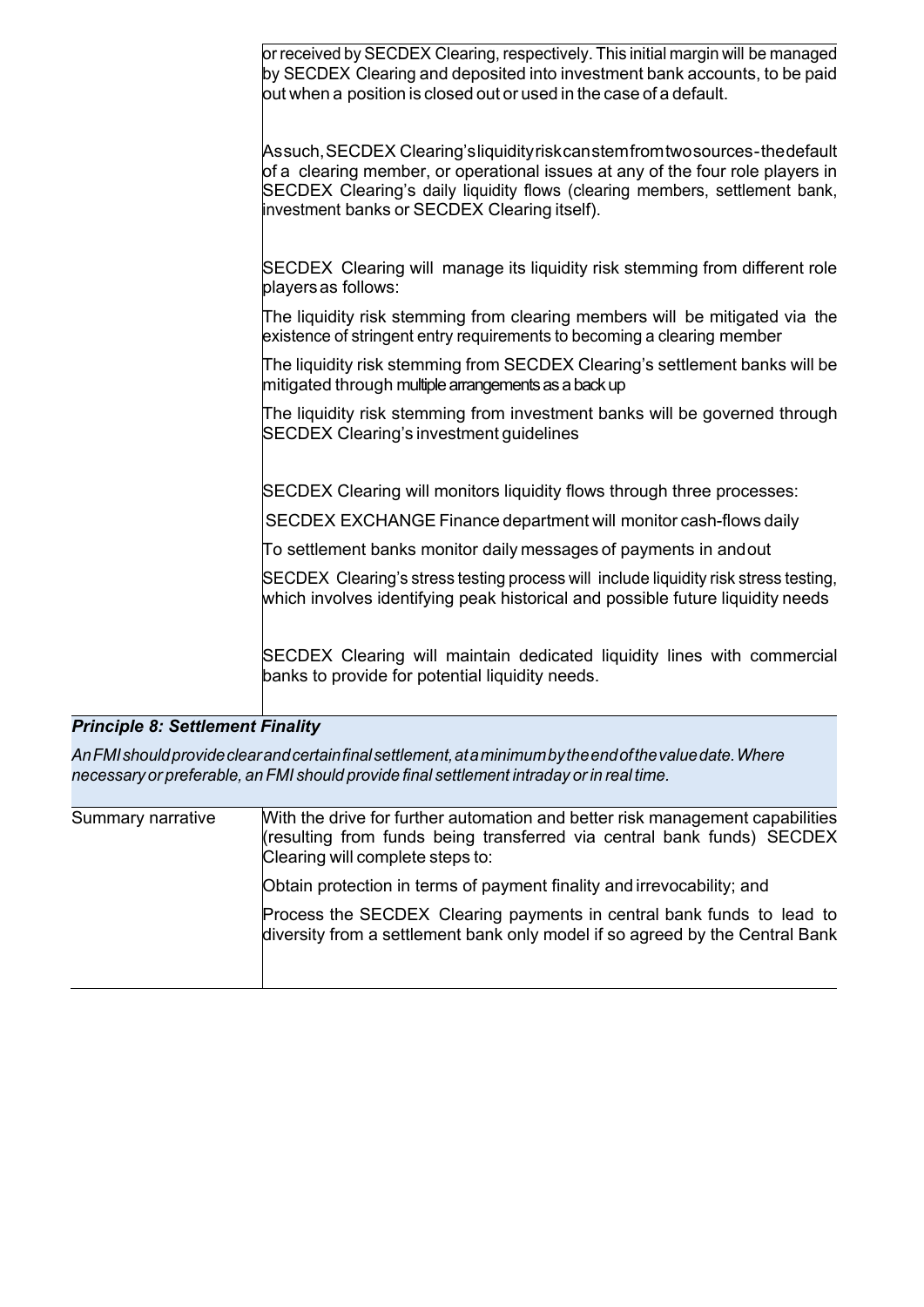Although the previous regime provided sufficient clarity regarding the point at which settlement is final, the subsequent move to Central Bank funds could be a  $\sin$  isignificant move, and will improve the sophistication of operations in the market, as well as our overall credibility.

#### *Principle 9: Money Settlements*

*An FMI should conduct its money settlements in central bank money where practical and available. If*  central bank money is not used, an FMI should minimise and strictly control the credit and liquidity risks arising *from the use of commercial bank money.*

| Summary narrative | SECDEX Clearing will use multiple settlement banks with good credit ratings      |
|-------------------|----------------------------------------------------------------------------------|
|                   | (initially one will be primary and one will be a back up) and intends to subject |
|                   | to approval by Bank of Seychelles to make use of funds provided by the central   |
|                   | bank. Assuch, its money settlements we envisage will eventually beconducted      |
|                   | incentralbankmoney.                                                              |

#### *Principle 10: Physical deliveries*

*An FMI should clearly state its obligations with respect to the delivery of physical instruments or commoditiesandshouldidentify,monitor,andmanagetherisksassociatedwithsuchphysicaldeliveries.*

| Summary narrative | SECDEX Clearing will be responsible for the facilitation of the delivery<br>process for commodities physical deliveries.                                                                                                                                                                                                                                                                                                                       |
|-------------------|------------------------------------------------------------------------------------------------------------------------------------------------------------------------------------------------------------------------------------------------------------------------------------------------------------------------------------------------------------------------------------------------------------------------------------------------|
|                   | Physical delivery procedures are well documented in the clearing rules, and<br>understood by all parties involved in the process. SECDEX Clearing clearly<br>distinguishes the obligations of all participants in its rules, and has put in place<br>mechanisms to ensure that these obligations (be they activity-based or<br>financial) are continually met to the appropriate standards, and that known risks<br>are mitigated effectively. |
|                   |                                                                                                                                                                                                                                                                                                                                                                                                                                                |

## *Principle 13: Participant-default rules and procedures*

*An FMI should have effective and clearly defined rules and procedures to manage a participant default. These* rules and procedures should be designed to ensure that the FMI can take timely action to contain losses and *liquidity pressures and continue to meet its obligations.*

| Summary narrative | SECDEX Clearing has created a well-defined, recently refreshed framework of     |
|-------------------|---------------------------------------------------------------------------------|
|                   | rules for defaults, and these have been supported with documented procedures    |
|                   | and clear allocation of responsibilities, so that action could be taken quickly |
|                   | following a well-prepared approach.                                             |
|                   |                                                                                 |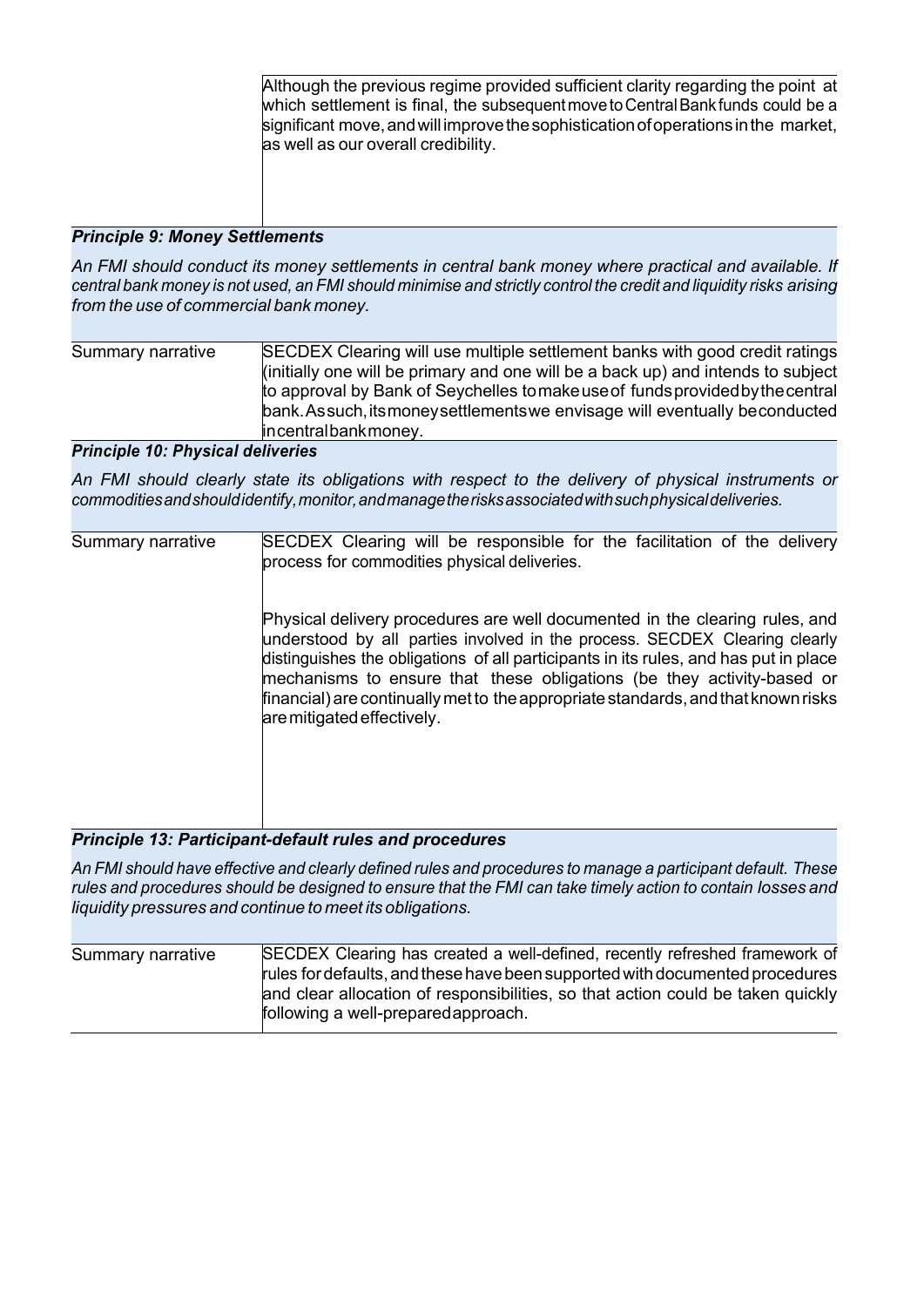The market will be engaged extensively to review these procedures – all indications are that participants will understand their obligations in a default situation, and feel comfortable that they can comply with these should they ever be required to.

SECDEX Clearing will develop a comprehensive test of the default procedural framework, which included the development of a testing schedule and engagement with all market participants to secure involvement in the test execution ("Fire-drills").

A default simulation will be conducted at least annually going forward, and will endeavour (where possible) to include contagion considerations for linked markets (i.e. where a default on one of SECDEX Exchange's markets leads to a subsequent default in one or more of the other markets).

## *Principle 14: Segregation and portability*

*A CCP should have rules and procedures that enable the segregation and portability of positions of a participant'scustomersandthecollateralprovidedtotheCCPwithrespecttothosepositions.*

| Summary narrative | SECDEX Clearing will have the unique ability to fully segregate margin,<br>collateral and positions between clearing members, members and their clients,<br>offering far greater flexibility and protection to all levels of market participants.                            |
|-------------------|------------------------------------------------------------------------------------------------------------------------------------------------------------------------------------------------------------------------------------------------------------------------------|
|                   | Segregation and Portability will be tested and it is intended that SECDEX Clearing<br>will be able to act with a great deal of independence when enacting transfers in its<br>market (both in terms of legal authority, as well as from a system capability<br>perspective). |
|                   | SECDEX Clearing is acutely aware of the role it plays in maintaining the stability of<br>the market, and the appropriate segregation and portability mechanisms to<br>facilitatethis.                                                                                        |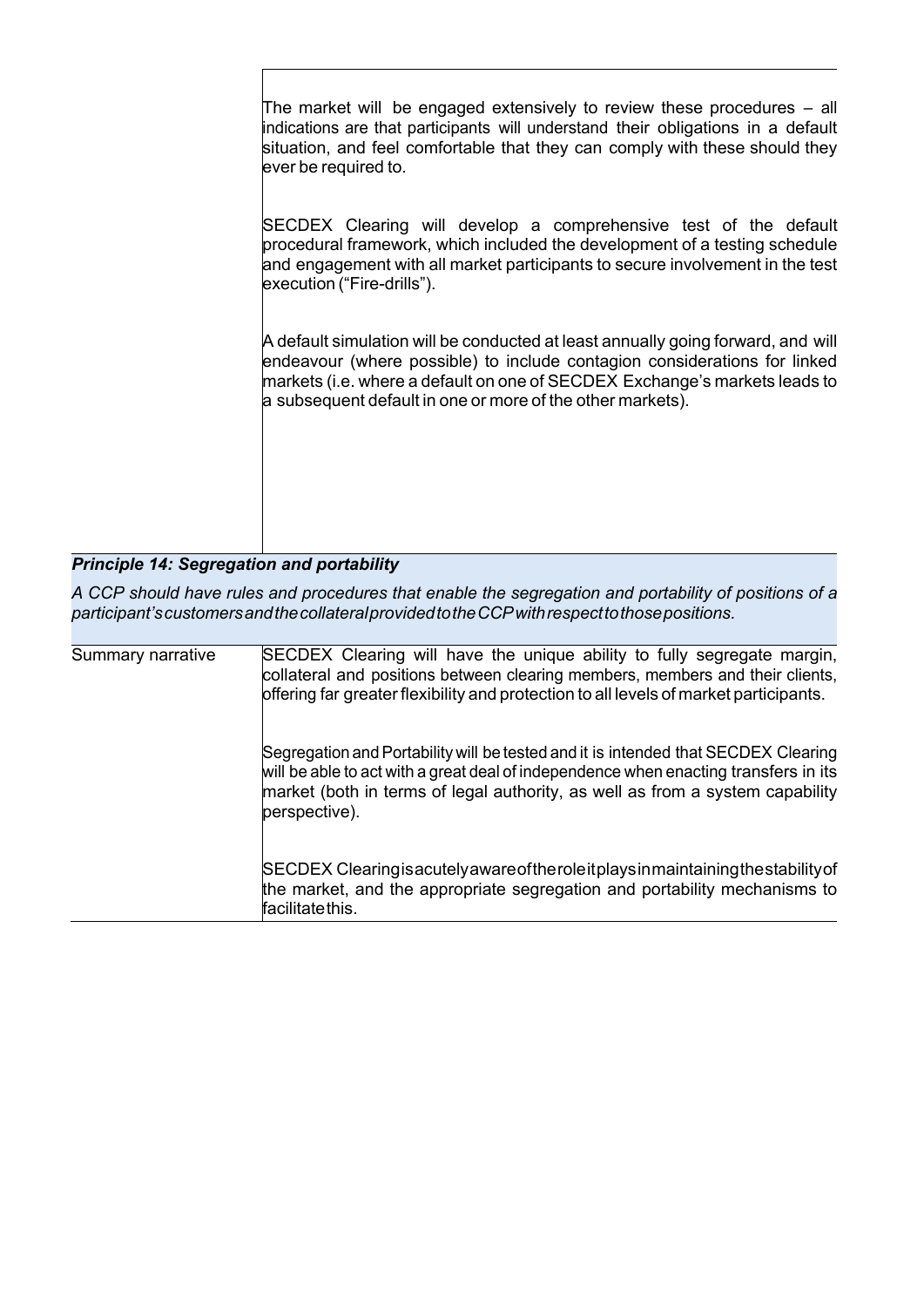### *Principle 15: General business risk*

*AnFMIshouldidentify,monitor,andmanageitsgeneralbusinessriskandholdsufficientliquidnetassets funded* by equity to cover potential general business losses so that it can continue operations and services as a going concern if those losses materialise. Further, liquid net assets should at all times be sufficient to ensure a *recovery or orderly wind-down of critical operations and services.*

| Summary narrative | One of the key responsibilities for the proposed to be constituted SECDEX<br>Clearing Risk Committee (to be created to provide dedicated focus on the<br>management of SECDEX Clearing -specific risks) will be the ongoing<br>monitoring and mitigation of general business risk. The risk resources of the<br>CCP will work in conjunction with SECDEX Exchange's Compliance and Risk<br>Management head and will be governed by SECDEX Clearing's own Risk<br>Management Framework. As a result, they will be well positioned to defend<br>SECDEX Clearing against any business-risk related threat. |
|-------------------|---------------------------------------------------------------------------------------------------------------------------------------------------------------------------------------------------------------------------------------------------------------------------------------------------------------------------------------------------------------------------------------------------------------------------------------------------------------------------------------------------------------------------------------------------------------------------------------------------------|
|                   | The CCP is well aware of the potential for business losses – particularly those<br>outside of the immediate control of SECDEX Clearing – and will ensure that<br>sufficient liquid resources exist to weather situations of extreme distress.<br>These resources will be monitored regularly.                                                                                                                                                                                                                                                                                                           |
|                   | SECDEX Clearing will identify and monitor general business risks through a<br>comprehensive risk management framework. The Head of Compliance and Risk<br>Management will be accountable for managing emergent and existing risks.<br>These risks will be reviewed quarterly via the formal risk assessment process.                                                                                                                                                                                                                                                                                    |

#### *Principle 16: Custody and investment risks*

An FMI should safeguard its own and its participants' assets and minimise the risk of loss on and delay in *access to these assets. An FMI's investments should be in instruments with minimal credit, market, and liquidity risks.*

| Summary narrative | SECDEX Clearing policy for the investment of funds under management will have<br>the primary aim to minimize the risk exposure in these funds and thereafter<br>maximize the investment income earned on funds invested. All these funds<br>will be administered and managed by SECDEX EXCHANGE on behalf of<br><b>SECDEX Clearing.</b> |
|-------------------|-----------------------------------------------------------------------------------------------------------------------------------------------------------------------------------------------------------------------------------------------------------------------------------------------------------------------------------------|
|                   | The specific selection criteria are that the banks should meet the rating<br>criteria.                                                                                                                                                                                                                                                  |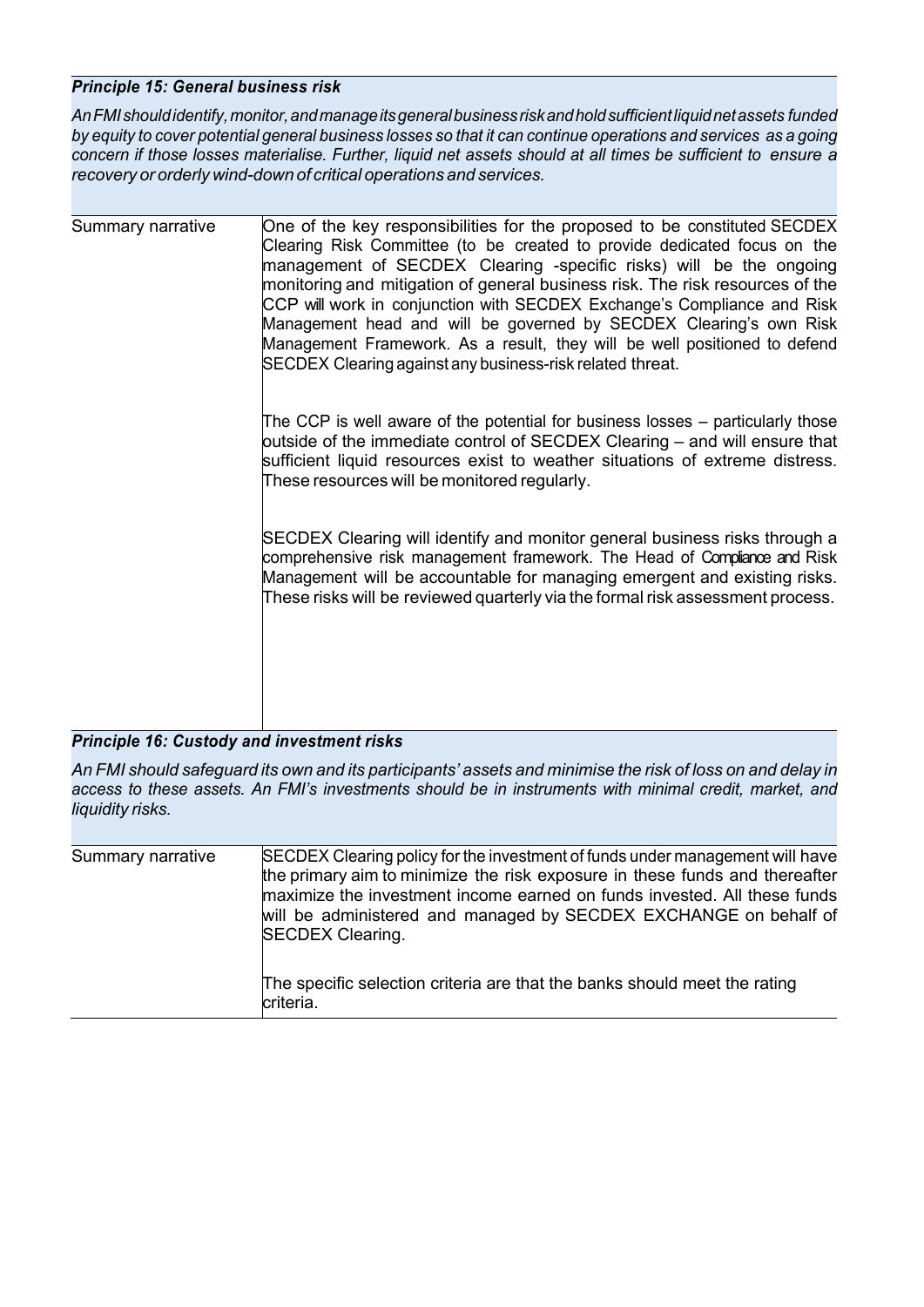| Funds managed by SECDEX Clearing will be invested in a variety of bank<br>accounts spread across a number of banks with a minimum of a "A-1+" or "A- 1"<br>rating, for terms between call and 180 days with a weighted average maturity<br>not exceeding 50 days. |
|-------------------------------------------------------------------------------------------------------------------------------------------------------------------------------------------------------------------------------------------------------------------|
| SECDEX EXCHANGE will rely on a recognised credit agency and ratings in<br>order to assess and compute credit limits for the banks used.                                                                                                                           |
| SECDEX EXCHANGE will regularly check the banks' ratings to ensure they<br>meet the criteria for eligibility.                                                                                                                                                      |
|                                                                                                                                                                                                                                                                   |
|                                                                                                                                                                                                                                                                   |
|                                                                                                                                                                                                                                                                   |

# *Principle 17: Operational risk*

*AnFMI should identify the plausible sources of operationalrisk, both internal and external, and mitigate their impactthroughtheuseofappropriatesystems,policies,procedures,andcontrols.Systemsshouldbe designed toensureahighdegreeofsecurityandoperationalreliabilityandshouldhaveadequate,scalable capacity. Business continuity management should aimfortimely recoveryof operationsand fulfilment of theFMI's obligations, includingin the event of awide-scale or majordisruption.*

| Summary narrative | The primary sources of operational risks as per the Risk Assessment<br>Framework, are considered to be:                                                                                                                                                                                                                                                                                                                 |
|-------------------|-------------------------------------------------------------------------------------------------------------------------------------------------------------------------------------------------------------------------------------------------------------------------------------------------------------------------------------------------------------------------------------------------------------------------|
|                   | Information Technology<br>$\bullet$<br><b>Internal Processes</b><br>People or Management Failure<br>$\bullet$                                                                                                                                                                                                                                                                                                           |
|                   | The Framework will be based on the COSO Risk Assessment Methodology,<br>which is a best practice framework. In light of this, SECDEX Clearing will be<br>satisfied that all applicable sources will be contained within this structure.                                                                                                                                                                                 |
|                   | SECDEX Clearing considers potential single points of failure to mostly exist in<br>the realm of IT. With this in mind (and in light of the fact that the provision of<br>systems will be outsourced to SECDEX EXCHANGE) processes will be in<br>place to ensure that potential single points of failure are negated via<br>architectural principles, technical implementation and stringent failover and<br>DR testing. |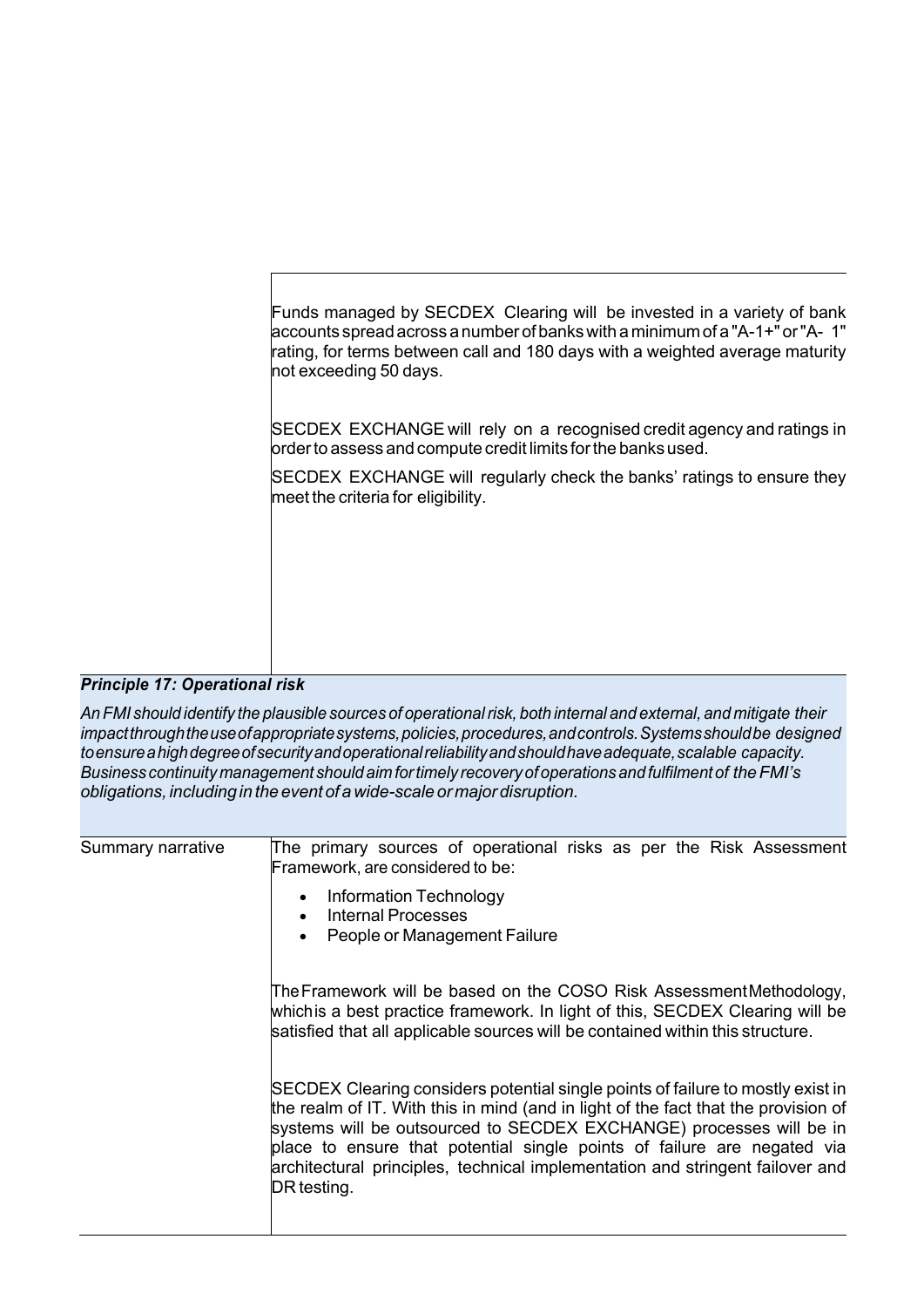| SECDEX Clearing's official Recovery Time Objective (RTO) is less than 2       |
|-------------------------------------------------------------------------------|
| hours given that the backup system will be in warm standby and with           |
| failover invoked as soon as the primary system is don, which is within the KC |
| requirements in the PFMIs which recommend that an FMI should aim to be        |
| able to resume operations within 2 hours following a disruptive event;        |
| however back-up systems should commence processing immediately.               |
|                                                                               |
|                                                                               |
|                                                                               |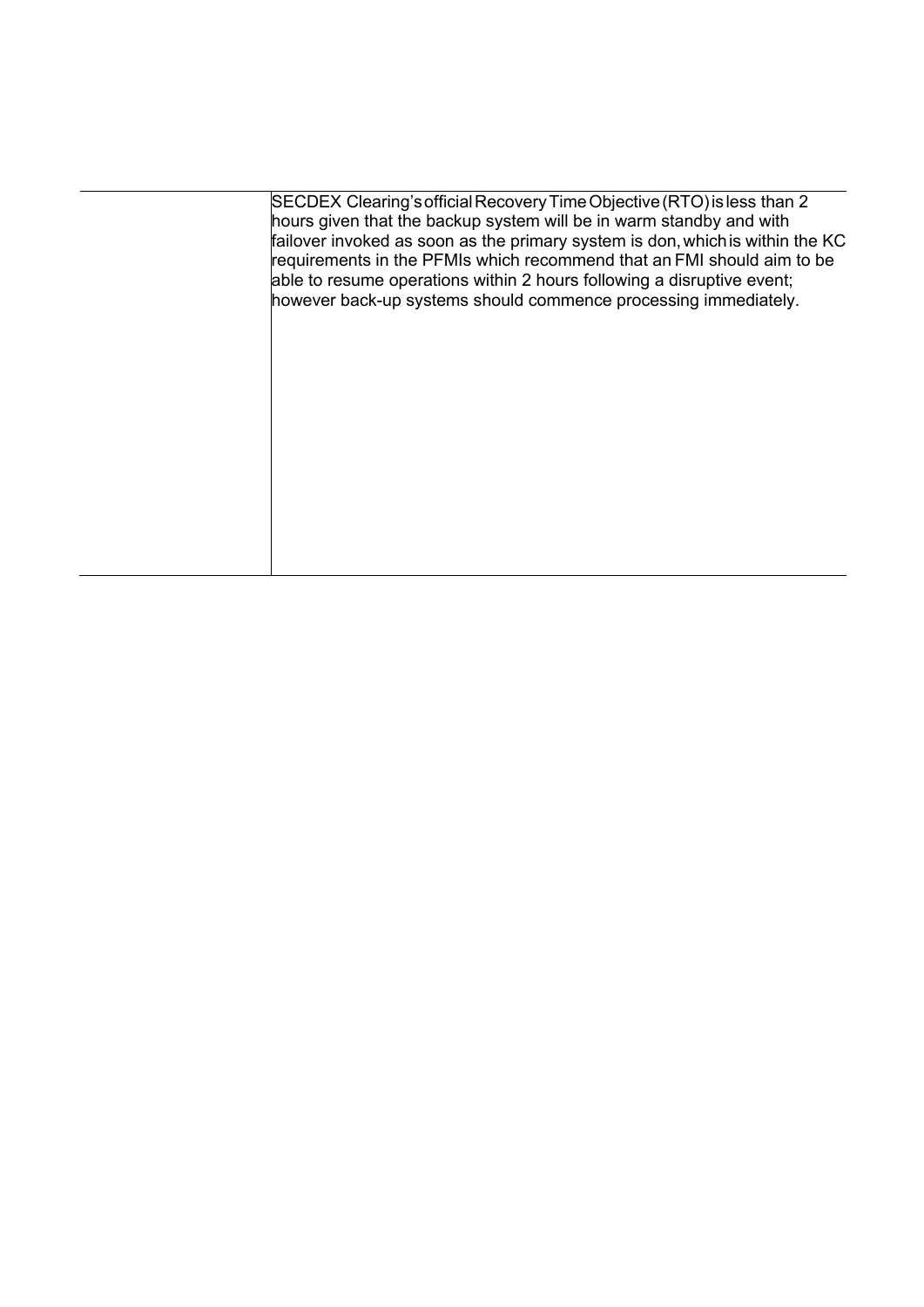# *Principle 18: Access and participation requirements*

*An FMI should have objective, risk-based, and publicly disclosed criteria for participation, which permit fair and openaccess.*

| Summary narrative | The membership requirements put forward by SECDEX Clearing are transparent<br>and fair, and will enable the introduction and participation of a broad range of<br>market participants. The membership requirements are focussed on ensuring that<br>potential entrants are capable of fulfilling their various obligations, and will not<br>introduce undue stress or risk to the rest of the market. |
|-------------------|-------------------------------------------------------------------------------------------------------------------------------------------------------------------------------------------------------------------------------------------------------------------------------------------------------------------------------------------------------------------------------------------------------|
|                   | Although enhancements to the monitoring of compliance will be implemented<br>on an ongoing basis, SECDEX Clearing will have good visibility of the activities of<br>its market participants.                                                                                                                                                                                                          |
|                   | The participation requirements are contained within the Derivatives Rules and<br>Directives and SECDEX EXCHANGE and SECDEX Clearing rules.                                                                                                                                                                                                                                                            |
|                   |                                                                                                                                                                                                                                                                                                                                                                                                       |

#### *Principle 19: Tiered Participation Arrangements*

*An FMI should identify, monitor, and manage the material risks to the FMI arising from tiered participation arrangements.*

| Summary narrative | SECDEX Clearing will monitor and record all indirect participants' movements<br>and accounts.                                                                                                                             |
|-------------------|---------------------------------------------------------------------------------------------------------------------------------------------------------------------------------------------------------------------------|
|                   | In an effort to mitigate risks arising from tiered participation, SECDEX Clearing<br>will take into consideration concentration and large position risk. These risks<br>are further managed through margining procedures. |
|                   | In terms of participation arrangements,, SECDEX Clearing will allow for:                                                                                                                                                  |
|                   | Direct Clearing Members who clear for themselves and their clients                                                                                                                                                        |
|                   |                                                                                                                                                                                                                           |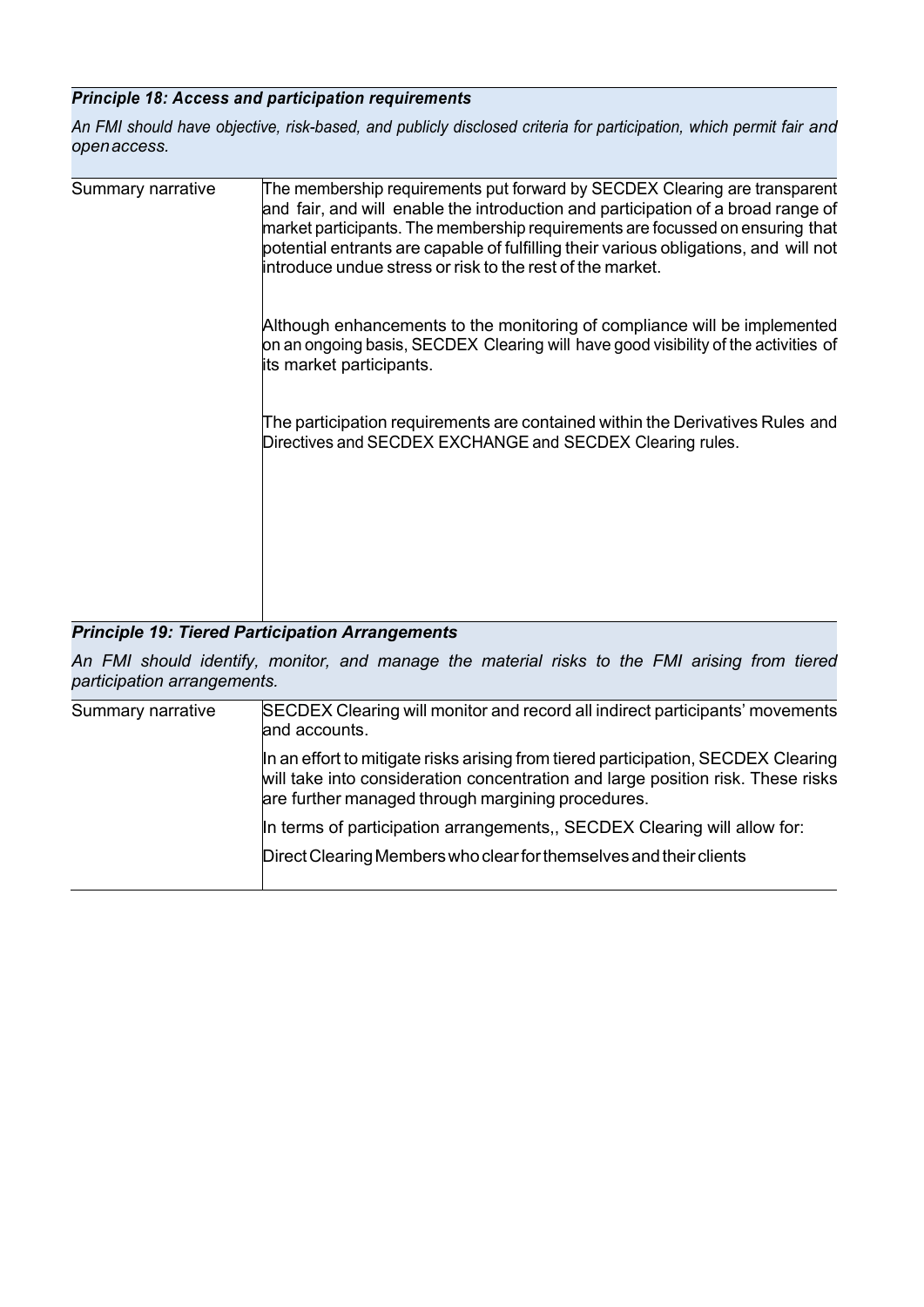General Clearing Members which clear for themselves and their clients as well as other Trading Members and clients

TheTradingMemberswillalsoauthorisedby SECDEX EXCHANGE

The structure of the market will be: client to Trading Member and Trading Member to Clearing Members. All clients and Trading Members' accounts and positions will be recorded on SECDEX Exchange's systems.

All Derivative Trading and Clearing Members have to apply for membership on SECDEX EXCHANGE and SECDEX EXCHANGE keeps a register of members. The register will be updated whenever a new member is added or an existing memberis terminated.

All underlying clients have to be registered down to account-level on SECDEX Exchange's systems.

As mentioned above SECDEX Clearing also monitors for position build-up (large positions) where an add-on margin is called for.

Also, SECDEX EXCHANGE in terms of the Rules can request that a Trading Member reduces their positions.

## *Principle 21: Efficiency and effectiveness*

*AnFMIshouldbeefficientandeffectiveinmeetingtherequirementsofitsparticipantsandthemarketsit serves.*

| Summary narrative | SECDEX Clearing will make a concerted effort to maintain lines of communication<br>with its market participants, so that it can keep track of its developing needs, as<br>well as assess the degree to which its service provision is meeting market<br>requirements and standards. Feedback on the degree to which customers are<br>satisfied is elicited via both formal and informal mechanisms.                                                 |
|-------------------|-----------------------------------------------------------------------------------------------------------------------------------------------------------------------------------------------------------------------------------------------------------------------------------------------------------------------------------------------------------------------------------------------------------------------------------------------------|
|                   | In light of its continued focus on customer-centricity, SECDEX Clearing places a<br>high priority on efficiency and effectiveness. As a result, it will actively look for<br>ways in which it can improve its internal operations, and consequently improve<br>the efficiency of its service offering to the market (be it through the automation<br>of manual processes, or in the alignment of processes with global benchmark and<br>standards). |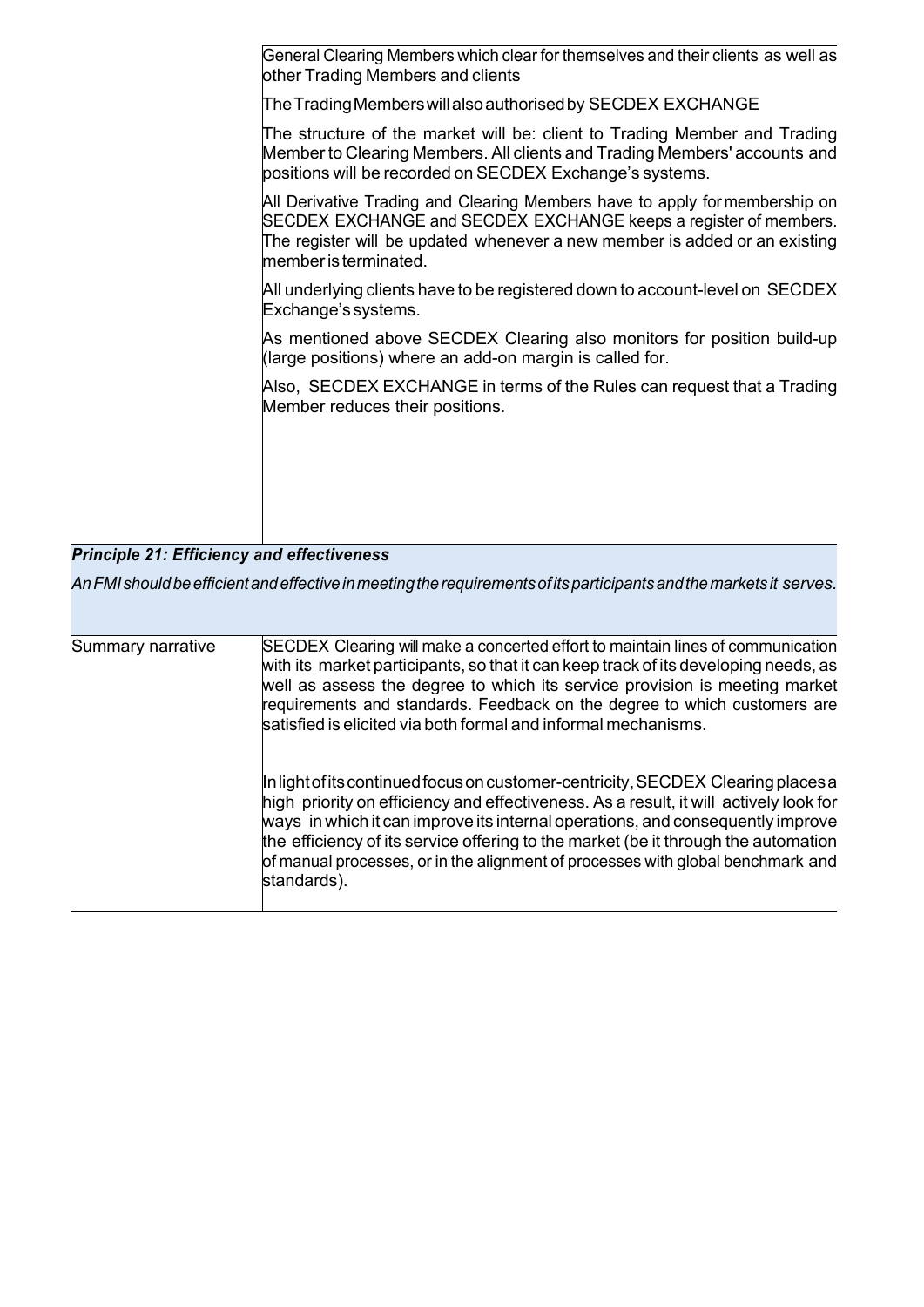# *Principle 22: Communication procedures and standards*

*An FMI should use, or at a minimum accommodate, relevant internationally accepted communication proceduresandstandardsinordertofacilitateefficientpayment,clearing,settlement,andrecording.*

| Summary narrative | SECDEX Clearing will maintain multiple lines of communication with the<br>market, and shares information with participants in a prompt and formalised<br>manner.                                             |
|-------------------|--------------------------------------------------------------------------------------------------------------------------------------------------------------------------------------------------------------|
|                   | SECDEX Clearing's systems utilise a globally recognised and accepted<br>messaging standard (namely SWIFT ISO 15022 messages) – and these<br>messages are disseminated on a reputable and established network |

# *Principle 23: Disclosure of rules, key procedures and market data*

*An FMI should have clear and comprehensive rules and procedures and should provide sufficient informationtoenableparticipants tohaveanaccurateunderstandingoftherisks,fees,andothermaterial costs they incur by participating in the FMI.Allrelevantrules and key procedures should be publicly disclosed.*

| Summary narrative | SECDEX EXCHANGE and SECDEX Clearing have a comprehensive                          |
|-------------------|-----------------------------------------------------------------------------------|
|                   | catalogue of proposed policies and procedures, all underpinned by its market-     |
|                   | specific "Rules and Directives" - the primary reference document to be used       |
|                   | by market participants to determine their rights and obligations. SECDEX          |
|                   | <b>EXCHANGE</b> and <b>SECDEX</b> Clearing will ensure that these vital reference |
|                   | documents are available to all parties that require details of the content held   |
|                   | therein – where appropriate, this content will be available for public access via |
|                   | SECDEX EXCHANGE and SECDEX Clearing websites, or through                          |
|                   | contacting SECDEX EXCHANGE and SECDEX Clearing and directly and                   |
|                   | requesting it.                                                                    |
|                   |                                                                                   |
|                   |                                                                                   |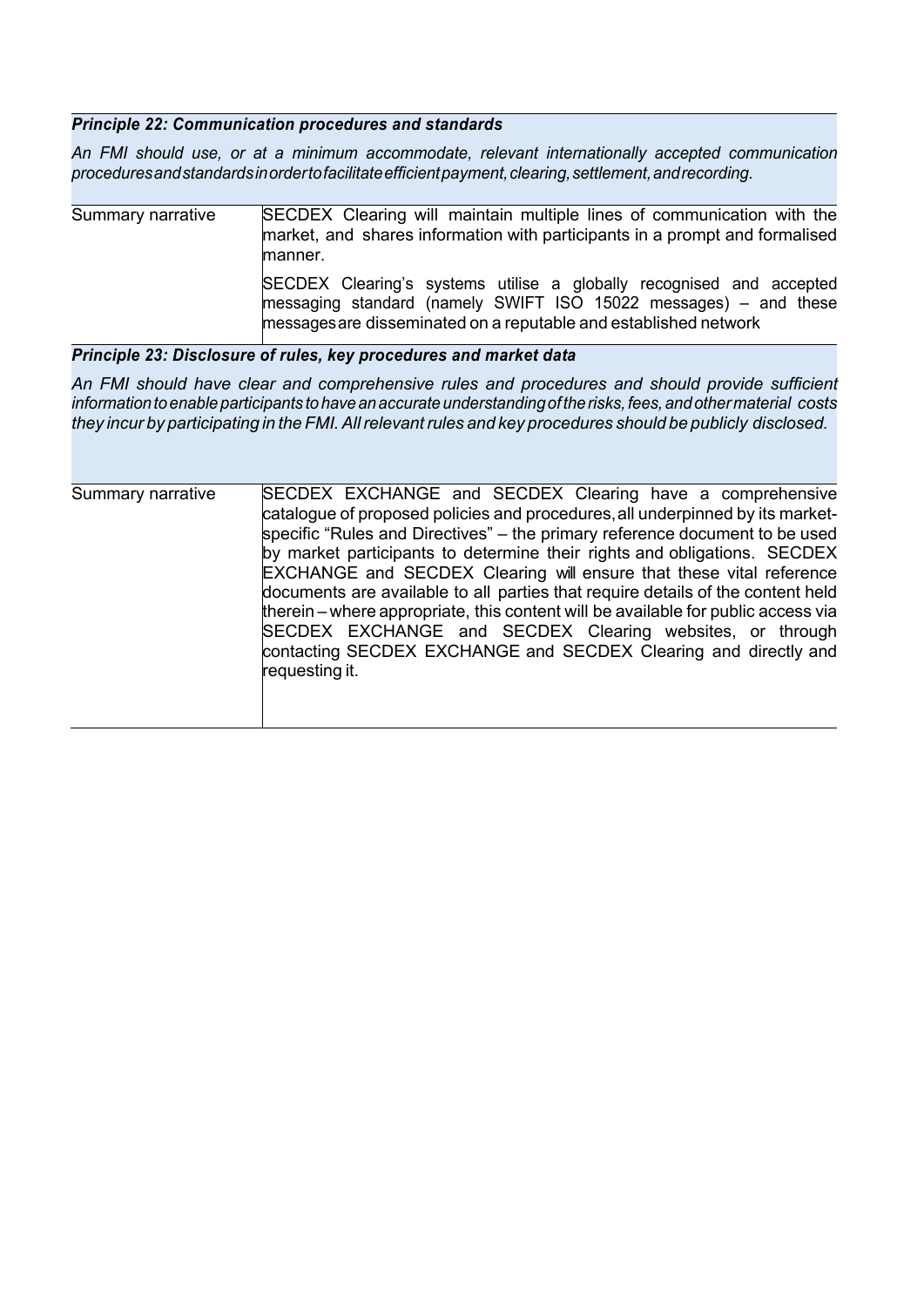# **APPENDIX 1: CPSS-IOSCO COMPLIANCE - RATIONALE FOR "NON-APPLICABLE"PRINCIPLES**

Certain principles featured in the "CPSS-IOSCO Principles for Financial Market Infrastructures" have been deemed as not being relevant to SECDEX Clearing. Of the 24 principles that have been published by IOSCO, only 20 are considered to be pertinent to the CCP, meaning that 6 are viewed as being "non-applicable".

There are 2 primary reasons for the exclusion of these 4 principles:

Section 1.21 of the "CPSS-IOSCO Principles for Financial Market Infrastructures" states that "*Most principles in* this report are applicable to all types of FMIs covered by the report. However, a few principles are only relevant *to specific types of FMIs*". Further to this, "Annex E" of the same documentexplicitlydefinestheapplicability ofthevarious key considerations tospecific types of FMIs. SECDEX Clearing is a CCP, and as such, Annex E specifies that:

Principle 11 (Central Securities Depositories) and Principle 24 (Disclosure of Market Data by Trade Repositories) are not relevant to CCPs, and can therefore be excluded from SECDEX Clearing's self-assessment.

Due to the nature and design of the clearing and settlement service to be provided by SECDEX Clearing for the derivatives market, 2 of the IOSCO principles have been deemed to be non-applicable because they makeassertionsaboutthefunctionsofaCCPthatarenottrueforSECDEX Clearing.The2 principles to which this applies are:

Principle 12 (Exchange-of-value Settlement Systems) Principle 20 (FMIlinks)

The following table provides a summary of the rationale for why the 4 "non-applicable" principles have been given thisstatus: